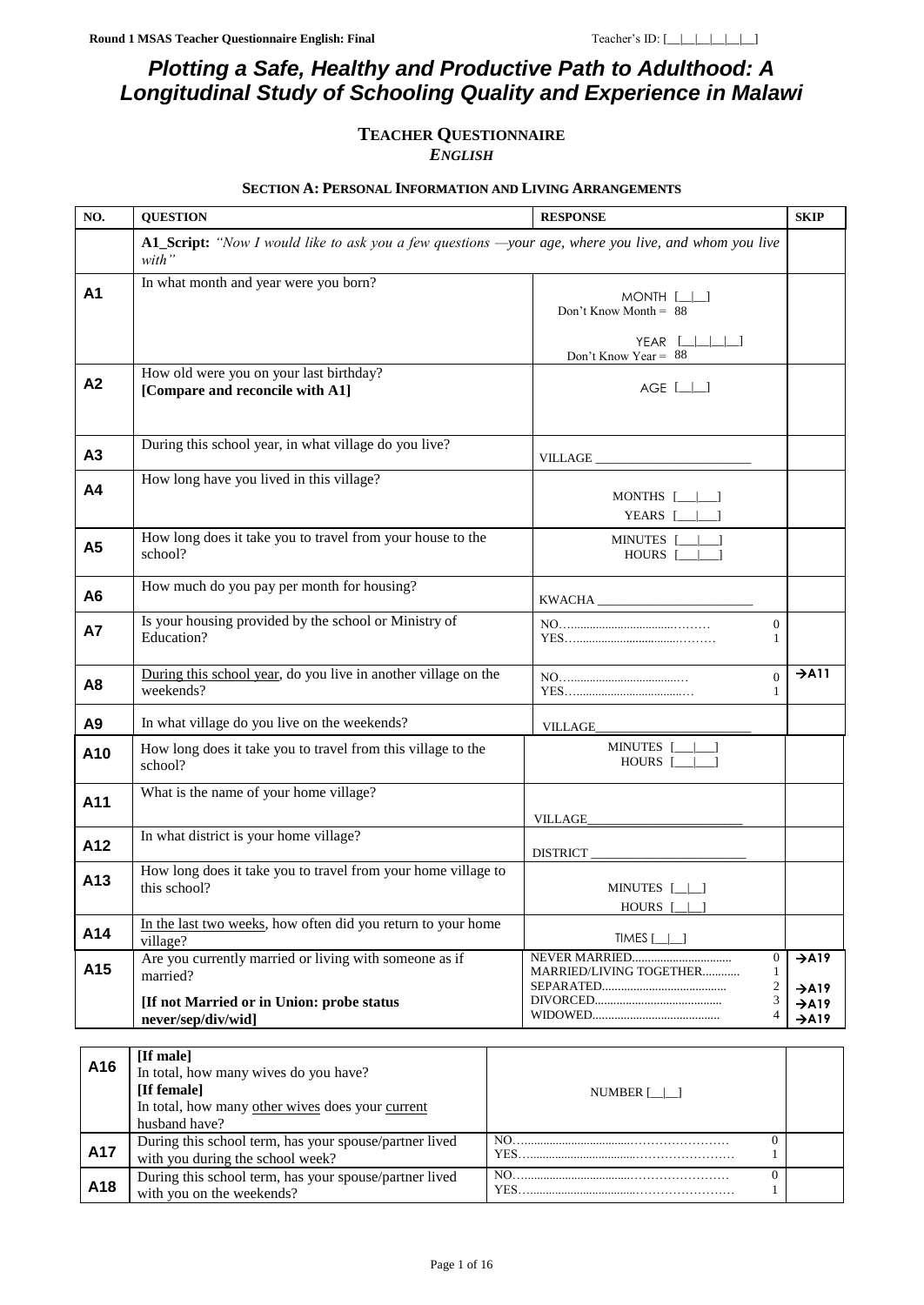### **Round 1 MSAS Teacher Questionnaire English: Final** Teacher's ID: [\_\_|\_|\_|\_|\_|\_|\_|\_

<span id="page-1-2"></span><span id="page-1-1"></span><span id="page-1-0"></span>

| A <sub>19</sub> | How many living children do you have?                                                      | NUMBER $[\_\]$                                                                                                                                                             | if zero<br>$\rightarrow$ A22                                |
|-----------------|--------------------------------------------------------------------------------------------|----------------------------------------------------------------------------------------------------------------------------------------------------------------------------|-------------------------------------------------------------|
| A20             | How many of your children live with you during the                                         | NUMBER $[\_\_\]$                                                                                                                                                           |                                                             |
|                 | school week?                                                                               |                                                                                                                                                                            |                                                             |
| A21             | How many of these children are 5 years old or younger?                                     | AGE $[\_\_\]$                                                                                                                                                              |                                                             |
| A22             | "What religion are you?"                                                                   | $\Omega$<br>-1                                                                                                                                                             | $\rightarrow$ B1                                            |
|                 | [IF MUSLIM: ASK IF QUADIRIYA OR SUKUTU]                                                    | 2<br>3<br>"JUST<br>4<br>5<br>6<br>7<br>8<br>9<br>PENTECOSTAL/CHARISMATIC<br>10                                                                                             |                                                             |
|                 |                                                                                            | 11<br><b>SEVENTH DAY</b><br>12<br>ADVENTIST<br>13<br>14<br><b>JEHOVAH'S</b><br>WITNESSES<br><b>INDIGENOUS</b><br>CHRISTIAN<br><b>INDIGENOUS NON-</b><br>CHRISTIAN<br>OTHER |                                                             |
| A23             | When was the last time you attended religious services at<br>a church or mosque?           | 6 MONTHS AGO OR MORE<br>1<br>$\overline{2}$<br>IN THE LAST<br>3<br>$\overline{4}$<br>IN THE LAST<br>5                                                                      | $\rightarrow$ A25<br>$\rightarrow$ A25<br>$\rightarrow$ A25 |
| A24             | [CHRISTIAN ONLY]<br>In the last month, how regularly did you attend religious<br>services? | $\overline{1}$<br>2 TO 3 TIMES PER<br>$\overline{4}$<br>$\overline{5}$                                                                                                     | $All\rightarrow$<br>A26                                     |
| A25             | [MUSLIM ONLY]<br>During Ramadan this past year did you eat or drink<br>during daylight?    | $\theta$                                                                                                                                                                   |                                                             |
| A26             | In the previous week, how often did you pray during the<br>day?                            | NOT AT<br>$\mathbf{0}$<br>1<br>2<br>A FEW TIMES<br>$\Delta$<br>5<br>A FEW TIMES PER<br>DAY<br>5 TIMES PER DAY,<br>EVERDAY                                                  |                                                             |
| A27             | What other religious activities have you done in the last<br>month?                        | NO OTHER ACTIVITIES<br>YOUTH GROUP<br><b>BIBLE/KORAN</b>                                                                                                                   |                                                             |
|                 | [Do not read - CHECK all options mentioned]                                                | $STUDY$                                                                                                                                                                    |                                                             |
|                 | [Check "NO OTHER ACTIVITIES" if no options<br>mentioned]                                   | <b>PRAYER</b><br>MEETING<br>VISITING THE<br><b>REVIVAL</b><br>EVANGELICAL WORK<br>ISLAMIC SCHOOL/MADRASA<br>NIGHT PRAYERS<br>OTHER                                         |                                                             |
| A28             | [IF MUSLIM, ASK:] Have you made Tauba?                                                     | $\Omega$<br>-1                                                                                                                                                             |                                                             |
|                 | [IF CHRISTIAN, ASK:] Are you a born again<br>Christian?                                    |                                                                                                                                                                            |                                                             |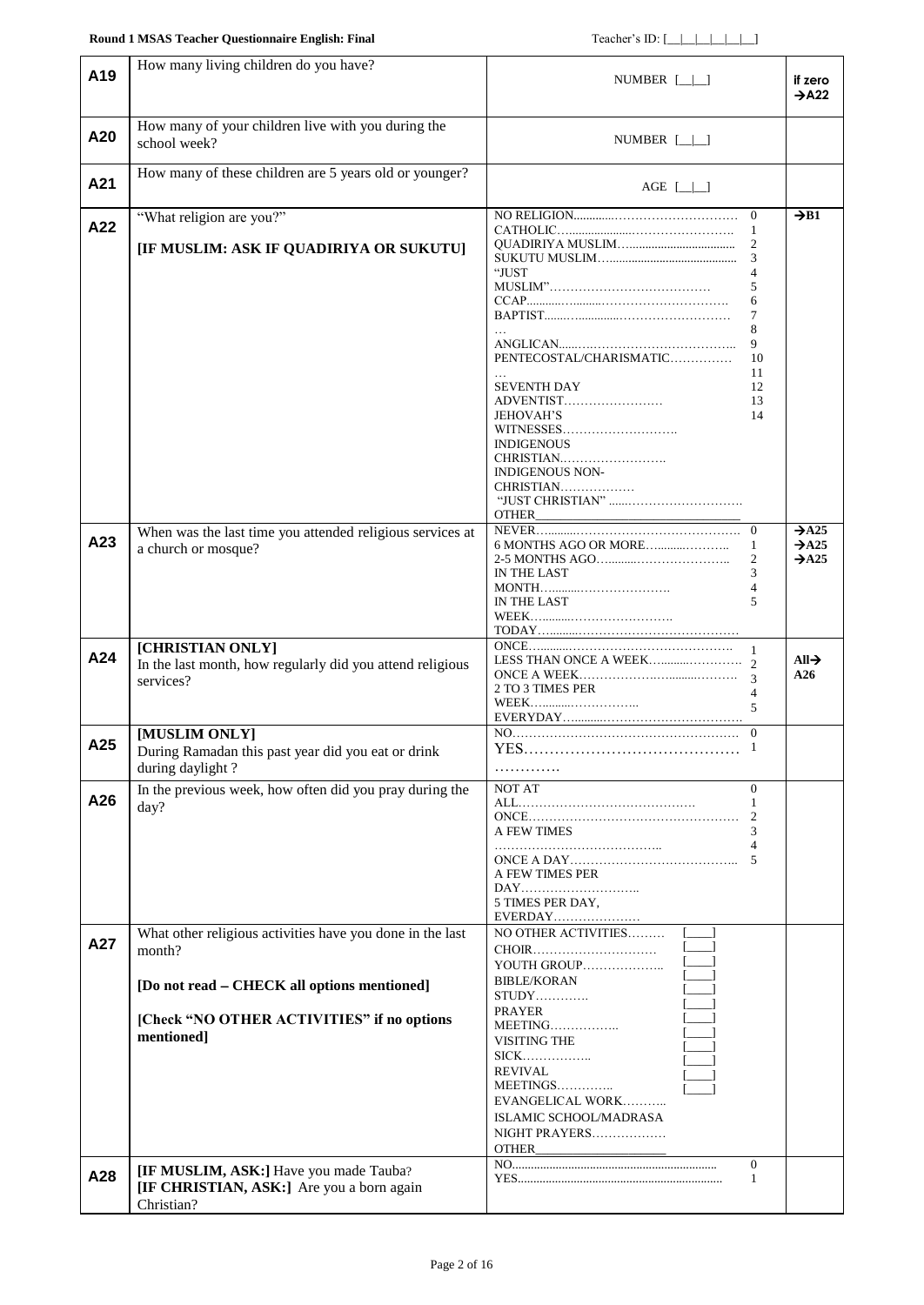|     | What tribe do you belong to?                      |                |  |
|-----|---------------------------------------------------|----------------|--|
| A29 | [Do not read – CHECK all options mentioned]       |                |  |
|     |                                                   |                |  |
|     |                                                   |                |  |
|     |                                                   |                |  |
|     |                                                   |                |  |
|     |                                                   |                |  |
|     |                                                   |                |  |
|     |                                                   | <b>OTHER</b>   |  |
|     | What is the main language you speak at home?      | CHICHEWA       |  |
| A30 | [Do not read: clarify with teacher & CHECK        | <b>TUMBUKA</b> |  |
|     | one option]                                       |                |  |
|     |                                                   | ENGLISH        |  |
|     |                                                   | <b>OTHER</b>   |  |
|     | Can you speak any other languages well enough     |                |  |
| A31 | to have a conversation? [If yes, ask] Which ones? |                |  |
|     | [Do not read: record all options mentioned]       |                |  |
|     |                                                   |                |  |
|     |                                                   | <b>OTHER</b>   |  |
|     |                                                   |                |  |

### **SECTION B: HOUSING CHARACTERISTICS**

| <b>B1</b> | Could you please tell me whether your household has any of the following?                                                                                                                                                                                                               | <b>HOUSEHOLD</b>  |  |
|-----------|-----------------------------------------------------------------------------------------------------------------------------------------------------------------------------------------------------------------------------------------------------------------------------------------|-------------------|--|
|           |                                                                                                                                                                                                                                                                                         | NO.<br><b>YES</b> |  |
|           | A<br>mattress                                                                                                                                                                                                                                                                           | $\Omega$          |  |
|           | B<br>Sofa                                                                                                                                                                                                                                                                               | $\overline{0}$    |  |
|           | Table<br>C                                                                                                                                                                                                                                                                              | $\theta$          |  |
|           | Chair(s)<br>D                                                                                                                                                                                                                                                                           | $\Omega$          |  |
|           | Paraffin glass lamp<br>E                                                                                                                                                                                                                                                                | $\overline{0}$    |  |
|           | F<br>Television                                                                                                                                                                                                                                                                         | $\boldsymbol{0}$  |  |
|           | Radio<br>G                                                                                                                                                                                                                                                                              | $\Omega$          |  |
|           | Cell phone<br>H                                                                                                                                                                                                                                                                         | $\overline{0}$    |  |
|           | Mosquito net                                                                                                                                                                                                                                                                            | $\boldsymbol{0}$  |  |
|           | Bicycle                                                                                                                                                                                                                                                                                 | $\overline{0}$    |  |
|           | K<br>Motorcycle                                                                                                                                                                                                                                                                         | $\theta$          |  |
|           | Car                                                                                                                                                                                                                                                                                     | $\theta$          |  |
|           | Tin Roof<br>M                                                                                                                                                                                                                                                                           | $\overline{0}$    |  |
|           | Electricity<br>N                                                                                                                                                                                                                                                                        | 0                 |  |
|           | Boat/Canoe<br>0                                                                                                                                                                                                                                                                         | $\Omega$          |  |
|           | P<br>Books to read                                                                                                                                                                                                                                                                      | $\theta$          |  |
|           | Q<br>[If P=1: Ask:] How many Books?                                                                                                                                                                                                                                                     |                   |  |
| <b>B2</b> | Do you have your own personal cell phone?<br>$NO$ 0<br><b>YES</b>                                                                                                                                                                                                                       |                   |  |
| <b>B3</b> | I'm now going to read a list of <b>animals</b> . Would you please tell me<br><b>GOATS</b><br>$\mathbf{A}$<br>$\, {\bf B}$<br>how many of the following animals your household owns? [READ<br><b>POULTRY</b><br>$\mathsf{C}$<br><b>SHEEP</b><br><b>LIST INDIVIDUALLY]</b><br>D<br>CATTLE |                   |  |

| <b>B4</b>      | Does anyone in your household own any farm land?                   | YES. |
|----------------|--------------------------------------------------------------------|------|
| <b>B5</b>      | Does anyone in your household rent any farm land?                  |      |
| B <sub>6</sub> | Does the land you work have irrigation other than rain-<br>water?  |      |
| <b>B7</b>      | Did your household fertilize the crops that were just<br>harvested |      |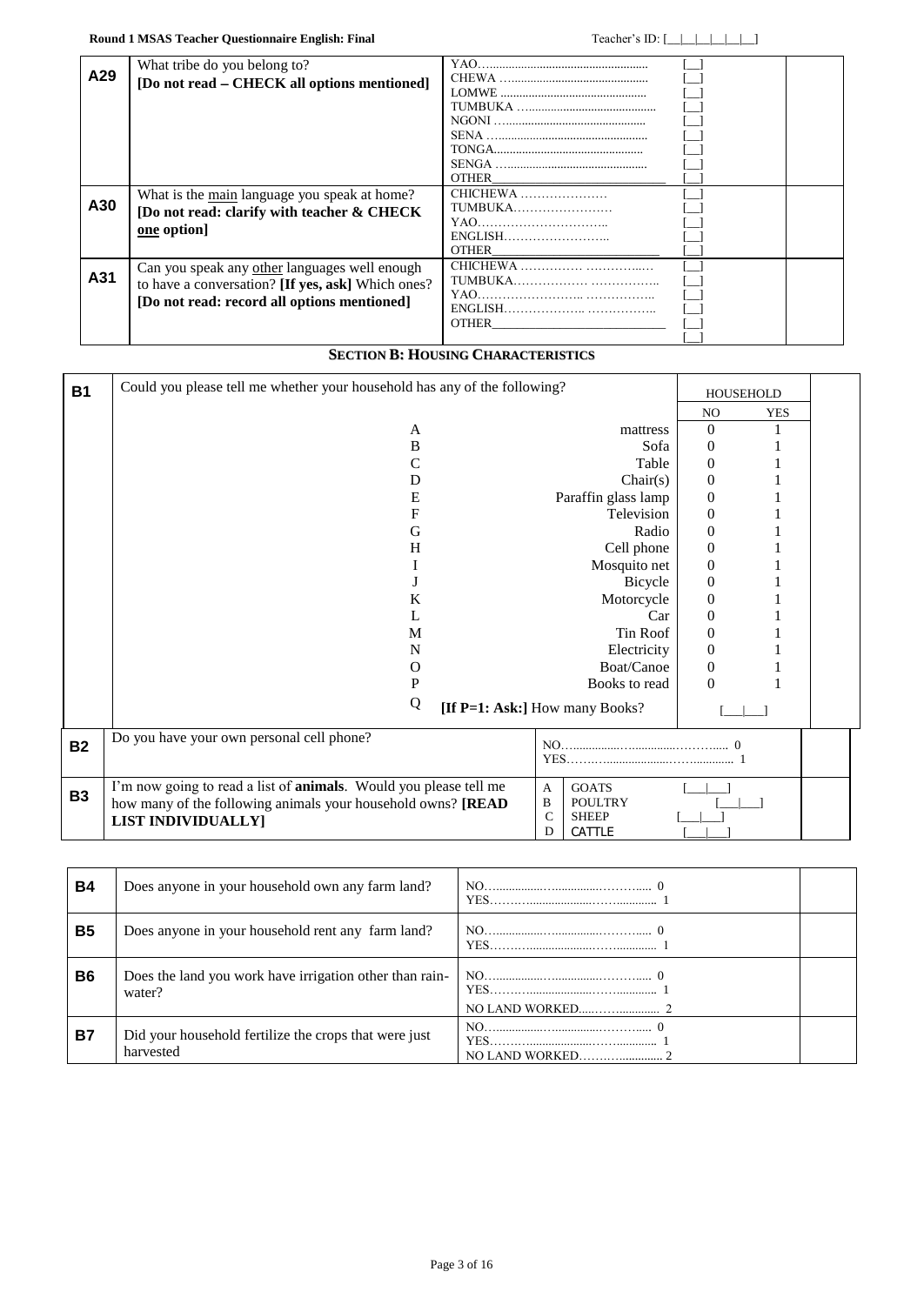|                | B <sub>8</sub> a<br>WHAT ARE THE MAIN CROPS THAT YOUR<br>HOUSEHOLD PRODUCED LAST HARVEST<br>SEASON?<br>[check each option mentioned]                                                                                                                                                  | B8b<br>HOW MUCH OF THIS CROP DID YOU<br>PRODUCE LAST HARVEST SEASON?<br>[ask for E-N only; if exact amount not<br>known, ask to estimate]                                                |                                                                                      |                                                                                  |
|----------------|---------------------------------------------------------------------------------------------------------------------------------------------------------------------------------------------------------------------------------------------------------------------------------------|------------------------------------------------------------------------------------------------------------------------------------------------------------------------------------------|--------------------------------------------------------------------------------------|----------------------------------------------------------------------------------|
|                | A<br>Millet [<br>B<br>Sweet potatoes<br>$\mathcal{C}$<br>Sugar Cane [<br>D<br>Cassava<br>E<br>Rice  <br>$\mathbf{F}$<br>Groundnuts  <br>G<br>Beans<br>H<br>Maize<br>I<br>Tobacco  <br>J<br>Cotton<br>K<br>Soy beans<br>L<br>Pigeon Peas[<br>M<br>Sourghum[<br>$\mathbf N$<br>Cow Peas | Bags $(50 \text{ kg})$<br>Bags (50 kg)<br>Bags $(50 \text{ kg})$<br>Bags (50 kg)<br>KGs or bales<br>KGs or bales<br>KGs or bales<br>Bags $(50 \text{ kg})$<br><b>KGs</b><br>Bags (50 kg) |                                                                                      |                                                                                  |
| <b>B9</b>      | What is the main source of drinking water for<br>members of your household?                                                                                                                                                                                                           | open well: protected (dwelling/compound)<br>open well: protected (public/shared)<br>open well: unprotected (dwelling/compound)<br>open well: unprotected (public/shared)                 | $\mathbf{1}$<br>$\mathfrak{2}$<br>3<br>$\overline{4}$<br>5<br>6<br>7<br>8<br>9<br>10 | $\rightarrow$ B11<br>$\rightarrow$ B11<br>$\rightarrow$ B11<br>$\rightarrow$ B11 |
| <b>B10</b>     | How long does it take to go to that source to, get water<br>and come back?                                                                                                                                                                                                            | MINUTES [_ _ _]                                                                                                                                                                          |                                                                                      |                                                                                  |
| <b>B11</b>     | What kind of toilet facilities does your household<br>have?<br>[If pit latrine: ask: own or shared?]                                                                                                                                                                                  |                                                                                                                                                                                          | $\mathbf{1}$<br>2<br>3<br>$\overline{4}$<br>5                                        |                                                                                  |
| <b>B12</b>     | What is the main material used for flooring in your<br>household?                                                                                                                                                                                                                     | rudimentary (wood/broken brick)<br>finished (polished wood/cement/tile)<br>other                                                                                                         | $\mathbf{1}$<br>$\boldsymbol{2}$<br>3<br>4                                           |                                                                                  |
| <b>B13</b>     | What is the type of fuel mainly used for cooking in<br>your household?                                                                                                                                                                                                                |                                                                                                                                                                                          | $\mathbf{1}$<br>$\overline{2}$<br>3<br>4<br>5<br>6                                   |                                                                                  |
| <b>B14</b>     | What is the total number of rooms in your household<br>or compound, including bedrooms, living rooms, and<br>rooms in which you eat?                                                                                                                                                  | ROOMS $[\_]$                                                                                                                                                                             |                                                                                      |                                                                                  |
|                |                                                                                                                                                                                                                                                                                       | SECTION C. EDUCATION, TRAINING, AND TEACHING EXPERIENCE                                                                                                                                  |                                                                                      |                                                                                  |
|                | experience."                                                                                                                                                                                                                                                                          | C1_Script: "Now I would like to ask you a few questions about your education, teacher training, and teaching                                                                             |                                                                                      |                                                                                  |
| C <sub>1</sub> | What is the highest level of education that you have<br>completed?                                                                                                                                                                                                                    | JUNIOR CERTIFICATE<br>MALAWI SCHOOL CERT. OF EDUC (MSCE)<br>DIPLOMA IN EDUCATION<br>CERTIFICATE IN EDUCATION                                                                             | 1<br>$\overline{c}$<br>3<br>4<br>5<br>6<br>7<br>8<br>9                               |                                                                                  |
| C <sub>2</sub> | What is your teaching grade level?                                                                                                                                                                                                                                                    |                                                                                                                                                                                          | $\overline{0}$<br>1<br>2<br>3<br>4<br>5                                              |                                                                                  |
| C <sub>3</sub> | What type/amount of teacher training do you currently<br>have?                                                                                                                                                                                                                        | UNTRAINED, NO<br><b>OTHER</b>                                                                                                                                                            | $\mathbf{0}$<br>$\mathbf{1}$<br>2<br>3<br>4<br>5                                     |                                                                                  |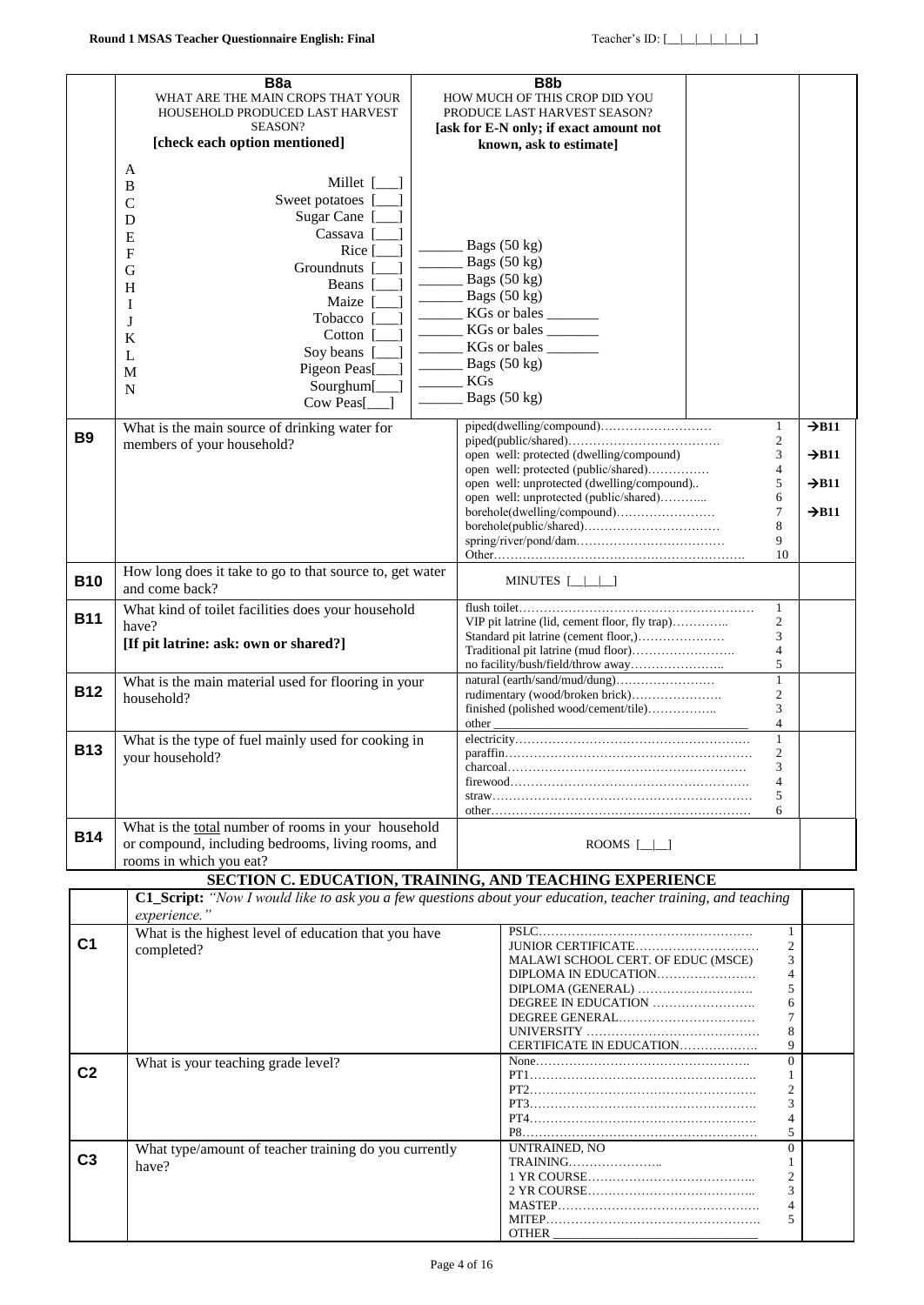<span id="page-4-1"></span><span id="page-4-0"></span>

| C <sub>4</sub>  | What type of additional pre-service training did you receive<br>at the Teacher Training College (TTC)?<br>[Do not read: record all options mentioned] | GOVT./MINISTRY OF EDUC TRAINING                                                                                                                                                                                                                                                                                      | $\rightarrow$ C7  |
|-----------------|-------------------------------------------------------------------------------------------------------------------------------------------------------|----------------------------------------------------------------------------------------------------------------------------------------------------------------------------------------------------------------------------------------------------------------------------------------------------------------------|-------------------|
| C <sub>5</sub>  | Have you received in-service training at the Teacher<br>Development Center (TDC)?                                                                     | $\Omega$<br>1                                                                                                                                                                                                                                                                                                        |                   |
| C <sub>6</sub>  | What type of in-service training did you receive at the<br>Teacher Development Center (TDC)?<br>[Do not read: record all options mentioned]           | <b>GOVT./MINISTRY OF EDUC TRAINING</b>                                                                                                                                                                                                                                                                               |                   |
| C7              | Have you participated in school based workshops and<br>training?                                                                                      | $\theta$<br>1                                                                                                                                                                                                                                                                                                        | $\rightarrow$ C9  |
| C <sub>8</sub>  | What type of school based workshops and training have you<br>participated in?<br>[Do not read: record all options mentioned]                          | GOVT./MINISTRY OF EDUC TRAINING                                                                                                                                                                                                                                                                                      |                   |
| C <sub>9</sub>  | Do you have any teacher training manuals?                                                                                                             | $\Omega$<br>1                                                                                                                                                                                                                                                                                                        | $\rightarrow$ C11 |
| C10             | For what training programs do you have teacher training<br>manuals?<br>[Do not read: record all options mentioned]                                    | GOVT./MINISTRY OF EDUC TRAINING                                                                                                                                                                                                                                                                                      |                   |
| C <sub>11</sub> | What type of employment do you have?                                                                                                                  | 2<br>VOLUNTEER, LOCAL<br>4<br>COMMUNITY<br>.5<br>VOLUNTEER,<br>INTERNATIONAL<br>OTHER <b>Express of the Second Second Second Second Second Second Second Second Second Second Second Second Second Second Second Second Second Second Second Second Second Second Second Second Second Second Second Second Seco</b> |                   |
| C12             | Not including this school year, how many years have you<br>been teaching at this primary school?<br>[Code as 0 if first year at this primary school]  | YEARS $\lceil \cdot \rceil$                                                                                                                                                                                                                                                                                          |                   |
| C13             | Not including this school year, how many years have you<br>been teaching in total?<br>[Code as 0 if first year at teaching]                           | <b>YEARS</b><br>$\Box$                                                                                                                                                                                                                                                                                               |                   |
| C <sub>14</sub> | During this school term, what standard(s) are you assigned<br>to teach at this school?                                                                | STANDARD<br>STANDARD<br>STANDARD<br>STANDARD                                                                                                                                                                                                                                                                         |                   |
| C <sub>15</sub> | In the last week, did you teach any standards that you are<br>not assigned to teach?                                                                  | $\mathbf{0}$<br>-1                                                                                                                                                                                                                                                                                                   | $\rightarrow$ C17 |
| C16             | Which additional standards did you teach?                                                                                                             | <b>STANDARD</b><br>STANDARD                                                                                                                                                                                                                                                                                          |                   |

<span id="page-4-2"></span>

|  | а.<br><b>Assigned</b> | D.<br>Has<br>Guides<br>Available | ı.<br><b>Has books</b><br>for all<br>students |  |
|--|-----------------------|----------------------------------|-----------------------------------------------|--|
|--|-----------------------|----------------------------------|-----------------------------------------------|--|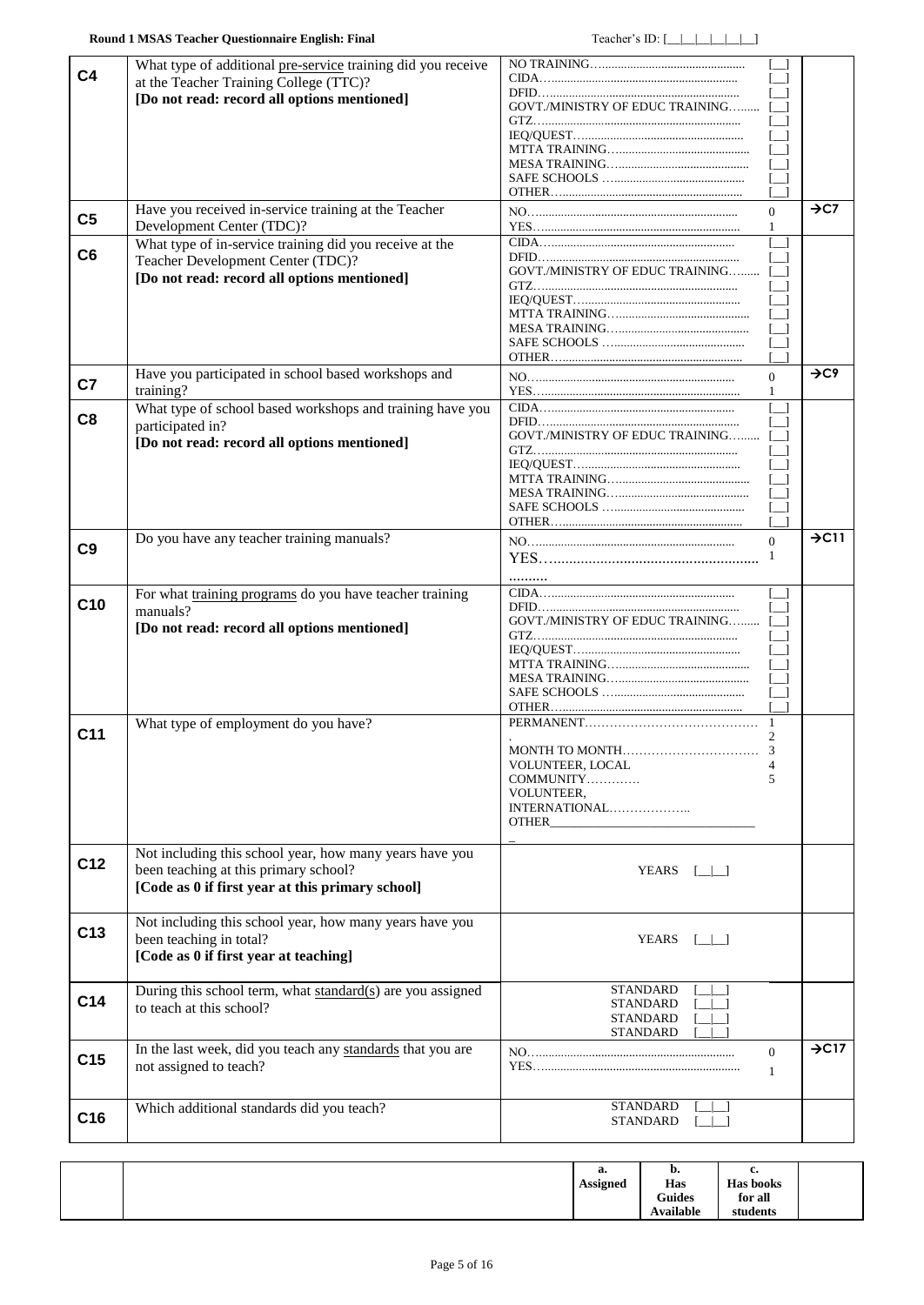#### **Round 1 MSAS Teacher Questionnaire English: Final** Teacher's ID: [\_\_|\_|\_|\_|\_|\_|\_|

| C <sub>17</sub> | <b>a.</b> This school term, what subject(s)<br>are you assigned to teach? | A<br>B |                           |  |  |
|-----------------|---------------------------------------------------------------------------|--------|---------------------------|--|--|
|                 |                                                                           | C      | CREATIVE ARTS             |  |  |
|                 | [Do not read: record all options                                          | D      |                           |  |  |
|                 | mentioned]                                                                | E      | <b>GENERAL</b>            |  |  |
|                 |                                                                           | F      | STUDIES                   |  |  |
|                 | <b>b.</b> Do you have the teacher guide for                               | G      | HOME ECONOMICS            |  |  |
|                 | [subject?]                                                                | H      | LIFE SKILLS               |  |  |
|                 |                                                                           |        |                           |  |  |
|                 |                                                                           |        | MATHEMATICS               |  |  |
|                 | c. Do you have books in [subject]                                         | K      |                           |  |  |
|                 | for all of your students?                                                 |        | NEEDLE CRAFT              |  |  |
|                 |                                                                           | M      | PHYSICAL EDUCATION        |  |  |
|                 |                                                                           | N      | RELIGIOUS EDUCATION       |  |  |
|                 |                                                                           |        | <b>SCIENCE AND HEALTH</b> |  |  |
|                 |                                                                           |        | SOCIAL STUDIES            |  |  |

| C18             | What languages do you speak when<br>teaching?<br>[Do not read: record all options<br>mentioned]                    | A<br>B<br>$\mathbf C$<br>D | $\boxed{\text{ENGLISH}}$                                                             |                                                                                                                                                                                                                                                                                                                                                                                                                                                                                                                            |                                      |                   |  |
|-----------------|--------------------------------------------------------------------------------------------------------------------|----------------------------|--------------------------------------------------------------------------------------|----------------------------------------------------------------------------------------------------------------------------------------------------------------------------------------------------------------------------------------------------------------------------------------------------------------------------------------------------------------------------------------------------------------------------------------------------------------------------------------------------------------------------|--------------------------------------|-------------------|--|
| C <sub>19</sub> | During the third term of the previous academic year, did you<br>give private tutoring or extra lessons for pupils? |                            |                                                                                      |                                                                                                                                                                                                                                                                                                                                                                                                                                                                                                                            | $\theta$<br>1                        |                   |  |
| C <sub>20</sub> | During this school year, have you given private tutoring or<br>extra lessons for pupils?                           |                            |                                                                                      |                                                                                                                                                                                                                                                                                                                                                                                                                                                                                                                            | $\Omega$                             | $\rightarrow$ C27 |  |
| C <sub>21</sub> | When do you conduct these extra lessons?                                                                           |                            |                                                                                      | DURING SCHOOL HOURS<br><b>OUTSIDE OF SCHOOL HOURS</b>                                                                                                                                                                                                                                                                                                                                                                                                                                                                      | $\mathbf{1}$<br>$\overline{2}$<br>3  |                   |  |
| C <sub>22</sub> | Where did you conduct these extra lessons?<br>[Do not read: record all options mentioned]                          |                            |                                                                                      |                                                                                                                                                                                                                                                                                                                                                                                                                                                                                                                            |                                      |                   |  |
| C <sub>23</sub> | Are these lessons for individual pupils, for groups of pupils, or<br>for both?                                     |                            |                                                                                      | BOTH INDIVIDUAL AND GROUP                                                                                                                                                                                                                                                                                                                                                                                                                                                                                                  | $\mathbf{1}$<br>$\mathfrak{2}$<br>3  |                   |  |
| C <sub>24</sub> | In the last week, how much time did you spend giving extra<br>lessons?                                             |                            | HOURS $\lceil \ \rceil$<br>MINUTES [   ]<br>[if 0 enter 0 in both hours and minutes] |                                                                                                                                                                                                                                                                                                                                                                                                                                                                                                                            | if zero<br>$\rightarrow$ C27         |                   |  |
| C <sub>25</sub> | Is this number of hours less than, more than or the usual<br>number of hours you do this?                          |                            |                                                                                      |                                                                                                                                                                                                                                                                                                                                                                                                                                                                                                                            | $\mathbf{1}$<br>$\mathfrak{2}$<br>88 |                   |  |
| C <sub>26</sub> | How much do you charge for these lessons?                                                                          |                            |                                                                                      | NOTHING                                                                                                                                                                                                                                                                                                                                                                                                                                                                                                                    | $\Omega$                             |                   |  |
|                 | <b>[ENTER KWACHA AND CIRCLE UNIT OF</b>                                                                            |                            |                                                                                      | $\textbf{KWACHA} \texttt{[\_\_]\_\_\_}\textcolor{red}{\_\_}\textcolor{red}{\_\_}\textcolor{red}{\_\_}\textcolor{red}{\_\_}\textcolor{red}{\_\_}\textcolor{red}{\_\_}\textcolor{red}{\_\_}\textcolor{red}{\_\_}\textcolor{red}{\_\_}\textcolor{red}{\_\_}\textcolor{red}{\_\_}\textcolor{red}{\_\_}\textcolor{red}{\_\_}\textcolor{red}{\_\_}\textcolor{red}{\_\_}\textcolor{red}{\_\_}\textcolor{red}{\_\_}\textcolor{red}{\_\_}\textcolor{red}{\_\_}\textcolor{red}{\_\_}\textcolor{red}{\_\_}\textcolor{red}{\_\_}\text$ |                                      |                   |  |
|                 | PAYMENT.<br>IF PAYMENT IN-KIND, ASK]                                                                               |                            |                                                                                      | PER HOUR<br>PER LESSON<br>PER MONTH<br>PER TERM                                                                                                                                                                                                                                                                                                                                                                                                                                                                            | $\overline{2}$<br>3                  |                   |  |
|                 | On a daily basis, how much would you say the in-kind pay<br>vou receive is worth in kwacha?                        |                            |                                                                                      | <b>IN-KIND</b>                                                                                                                                                                                                                                                                                                                                                                                                                                                                                                             | 5                                    |                   |  |

|                 | C27_Script: "It is often hard to support one's family and secure basic needs with one job. Some people do extra<br>work to earn money or other compensation."                   |                  |                                                                                                                                                                                                         |                   |                              |  |
|-----------------|---------------------------------------------------------------------------------------------------------------------------------------------------------------------------------|------------------|---------------------------------------------------------------------------------------------------------------------------------------------------------------------------------------------------------|-------------------|------------------------------|--|
| C <sub>27</sub> | Do you do any other work besides teaching for which you earn<br>kwacha or in-kind pay? I am thinking of things like working in a<br>family farm/business, or working in a shop. |                  |                                                                                                                                                                                                         | $\rightarrow$ C31 |                              |  |
| C <sub>28</sub> | What other type of work do you currently do?<br>[Do not read: record all options mentioned]                                                                                     | A<br>B<br>G<br>H | <b>SUBSISTENCE FARMING</b><br><b>COMMERCIAL FARMING</b><br>SALARIED EMPLOYMENT<br>SALES/VENDOR<br>TEMP: KWACHA/GANYU<br>SKILLED ARTISAN<br>MARKET VENDOR/SELLER<br><b>DOMESTIC WORK</b><br><b>OTHER</b> |                   |                              |  |
| C <sub>29</sub> | In the last school day, how many hours did you spend doing this<br>work?                                                                                                        |                  | HOURS [   ]                                                                                                                                                                                             |                   | if zero<br>$\rightarrow$ C31 |  |
| C <sub>30</sub> | Is this number of hours less than, more than or the usual number of<br>hours you usually do this?                                                                               |                  | MORE THAN                                                                                                                                                                                               |                   |                              |  |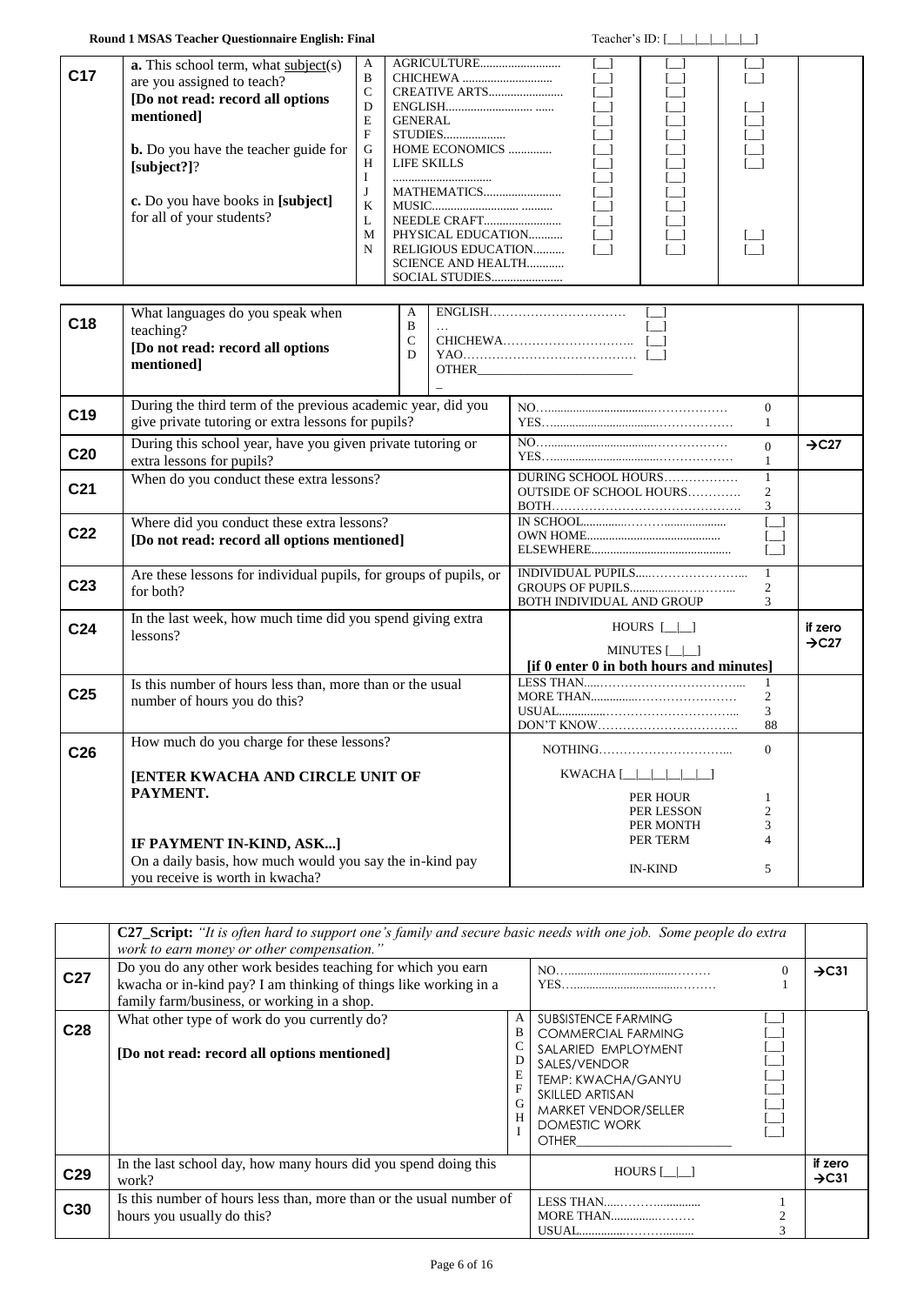|     | C31_Script: "Now I am going to ask you about the challenges this school and you face."                                                                                                                                                                  |                                                                                                                |                                                                                                                                                                                                    |                                                 |  |
|-----|---------------------------------------------------------------------------------------------------------------------------------------------------------------------------------------------------------------------------------------------------------|----------------------------------------------------------------------------------------------------------------|----------------------------------------------------------------------------------------------------------------------------------------------------------------------------------------------------|-------------------------------------------------|--|
| C31 | a. What is the main difficulty THIS SCHOOL faces in teaching<br>its pupils?<br>[ENTER "1" FOR MAIN DIFFICULTY: ASK]                                                                                                                                     | A<br>$\mathbf{B}$<br>$\mathbf{C}$<br>D<br>E                                                                    | NO PROBLEMS/NO OTHER PROBLEMS<br>LACK OF TEACHING MATERIALS [_]<br><b>POOR</b><br>UNDISCIPLINED                                                                                                    |                                                 |  |
|     | <b>b.</b> What is the next important difficulty<br>[ENTER "2" FOR NEXT MAIN DIFFICULTY: ASK]<br>c. Any others?<br>[ENTER "3" FOR NEXT MAIN DIFFICULTY]                                                                                                  | F<br>$\mathbf{I}$<br>$\mathbf{J}$<br>K<br>$\mathbf{L}$<br>M<br>N                                               | G   CLASS SIZE TOO<br>H   LARGE<br><b>DELAYED</b><br>TRAVEL/DISTANCE TO<br>SCHOOL<br>NO PROMOTION OPPORTUNITY<br>LACK OF HOUSING $\ldots$<br><b>TEACHER</b><br>ABSENCE<br><b>OTHER</b>             | r 1<br>$\lceil \cdot \rceil$<br>$\sqrt{1}$      |  |
| C32 | a. What is the main difficulty YOU face as a teacher?<br>[ENTER "1" FOR MAIN DIFFICULTY: ASK]<br><b>b.</b> What is the next important difficulty<br>[ENTER "2" FOR NEXT MAIN DIFFICULTY: ASK]<br>c. Any others?<br>[ENTER "3" FOR NEXT MAIN DIFFICULTY] | A<br>B<br>$\mathbf{C}$<br>D<br>E<br>F<br>G<br>$\mathbf{I}$<br>$\mathbf{J}$<br>$K_{\mathcal{I}}$<br>L<br>M<br>N | NO PROBLEMS/NO OTHER PROBLEMS<br>LACK OF TEACHING MATERIALS []<br><b>POOR</b><br>$FACILITIES.$<br>CLASS SIZE TOO<br>TRAVEL/DISTANCE TO<br>SCHOOL<br>LACK OF HOUSING $\ldots$<br>TEACHER<br>ABSENCE | $\begin{bmatrix} 1 \end{bmatrix}$<br>$\sqrt{1}$ |  |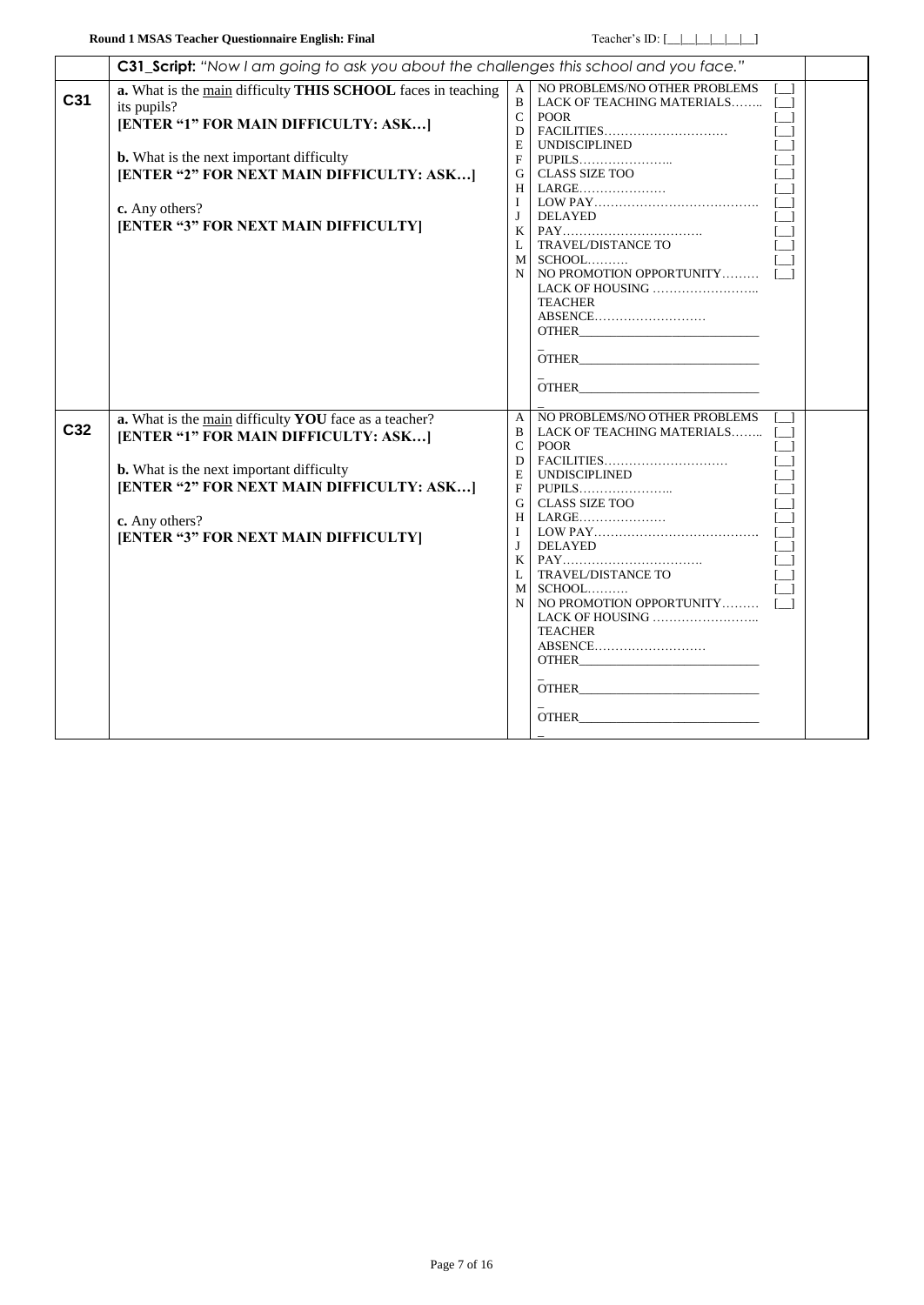#### **SECTION D: ASSIGNMENT OF CHORES**

<span id="page-7-0"></span>

|                | <b>D1_Script:</b> "Now I would like to ask about work or other responsibilities that you may assign or use to discipline<br>pupils."                                                                                                                                                                                        |                                                                                                     |                                                                                                               |                                                                                                                                                                                                                                           |                                                                                                                                           |                                                                                                                              |                                                                                                 |             |
|----------------|-----------------------------------------------------------------------------------------------------------------------------------------------------------------------------------------------------------------------------------------------------------------------------------------------------------------------------|-----------------------------------------------------------------------------------------------------|---------------------------------------------------------------------------------------------------------------|-------------------------------------------------------------------------------------------------------------------------------------------------------------------------------------------------------------------------------------------|-------------------------------------------------------------------------------------------------------------------------------------------|------------------------------------------------------------------------------------------------------------------------------|-------------------------------------------------------------------------------------------------|-------------|
| NO.            | <b>QUESTION</b>                                                                                                                                                                                                                                                                                                             |                                                                                                     |                                                                                                               | <b>RESPONSE</b>                                                                                                                                                                                                                           |                                                                                                                                           |                                                                                                                              | <b>YES</b>                                                                                      | <b>SKIP</b> |
| D <sub>1</sub> | Sometimes pupils help out or are<br>required to work at school.<br>Have you assigned pupils the following<br>chores or work at school in the past<br>week? Have you assigned<br>[Read list A-I individually and circle<br>each response]<br>Have you assigned pupils the following<br>chores for yourself or your household |                                                                                                     | A<br>B<br>$\mathbf C$<br>D<br>E<br>$\boldsymbol{\mathrm{F}}$<br>$\mathbf G$<br>$\rm H$<br>$\bf{I}$<br>$\bf J$ | Work at school<br>Sweeping the school ground<br>Cleaning classrooms<br>Cleaning bathrooms/latrines<br>Cleaning the blackboard<br>Fetching water<br>Tutoring/helping other pupils<br>Work for teachers, head teacher                       | Gardening or farming fields for school<br>Digging latrines, tree stumps, slashing, etc.<br>Any Other<br>Fetching water for your household | $\mathbf 0$<br>$\Omega$<br>$\theta$<br>$\overline{0}$<br>$\Omega$<br>$\Omega$<br>$\theta$<br>$\overline{0}$<br>$\theta$<br>0 | 1<br>$\mathbf{1}$<br>1<br>1<br>1<br>1<br>1<br>1<br>$\mathbf{1}$<br>1                            |             |
| D <sub>2</sub> | each response]                                                                                                                                                                                                                                                                                                              | this week? Have you assigned<br>[Read list J-R individually and circle                              | ${\bf K}$<br>L<br>М<br>${\bf N}$<br>$\mathbf{O}$<br>P<br>Q<br>R                                               | Fetching firewood/charcoal for your HH<br>Cleaning your house<br>Sweeping grounds of your house<br>Cooking/Preparing food for you<br>Gardening or farming fields at your house<br>Washing/Ironing clothes<br>Running errands<br>Any Other | $\Omega$<br>$\Omega$<br>$\Omega$<br>$\overline{0}$<br>$\overline{0}$                                                                      | 1<br>1<br>1<br>1<br>1<br>1<br>$\mathbf{1}$                                                                                   |                                                                                                 |             |
|                | D <sub>3</sub>                                                                                                                                                                                                                                                                                                              | D <sub>4</sub>                                                                                      |                                                                                                               | D <sub>5</sub>                                                                                                                                                                                                                            | D <sub>6</sub>                                                                                                                            | D7                                                                                                                           |                                                                                                 |             |
|                | List Each<br>Chore in<br>D1 & D2<br>[max 8]                                                                                                                                                                                                                                                                                 | Did you assign this<br>mostly to boys, girls,<br>or equally to both                                 |                                                                                                               | When you assigned this<br>to girls, was it usually a<br>chore, punishment, or<br>both                                                                                                                                                     | When you assigned this<br>to boys, was it usually a<br>chore, punishment, or<br>both                                                      | When you assign this<br>chore, when does the<br>pupil usually do it?                                                         |                                                                                                 |             |
|                | letter                                                                                                                                                                                                                                                                                                                      | <b>Mostly Boys</b><br>$\mathbf{1}$<br><b>Mostly Girls</b><br>$\overline{2}$<br>Equally to both<br>3 |                                                                                                               | chore<br>1<br>punishment<br>2<br>3<br>both<br>not assigned girls<br>$\overline{4}$                                                                                                                                                        | chore<br>-1<br>punishment<br>2<br>3<br>both<br>not assigned boys<br>$\overline{4}$                                                        | Before school<br>During classes<br>After school<br>On weekends<br><b>Breaktime</b>                                           | $\mathbf{1}$<br>$\overline{c}$<br>3<br>$\overline{4}$<br>5                                      |             |
|                | letter                                                                                                                                                                                                                                                                                                                      | <b>Mostly Boys</b><br>$\mathbf{1}$<br><b>Mostly Girls</b><br>$\overline{c}$<br>3<br>Equally to both |                                                                                                               | chore<br>$\mathbf{1}$<br>punishment<br>$\overline{c}$<br>3<br>both<br>not assigned girls<br>$\overline{4}$                                                                                                                                | chore<br>$\mathbf{1}$<br>2<br>punishment<br>3<br>both<br>not assigned boys<br>$\overline{4}$                                              | Before school<br>During classes<br>After school<br>On weekends<br><b>Breaktime</b>                                           | $\mathbf{1}$<br>$\overline{c}$<br>3<br>$\overline{4}$<br>5                                      |             |
|                | letter                                                                                                                                                                                                                                                                                                                      | <b>Mostly Boys</b><br>$\mathbf{1}$<br>$\overline{2}$<br><b>Mostly Girls</b><br>Equally to both<br>3 |                                                                                                               | chore<br>1<br>punishment<br>2<br>both<br>3<br>not assigned girls<br>$\overline{4}$                                                                                                                                                        | chore<br>-1<br>punishment<br>2<br>3<br>both<br>not assigned boys<br>$\overline{4}$                                                        | Before school<br>During classes<br>After school<br>On weekends<br><b>Breaktime</b>                                           | $\mathbf{1}$<br>$\overline{c}$<br>3<br>4<br>5                                                   |             |
|                | letter                                                                                                                                                                                                                                                                                                                      | <b>Mostly Boys</b><br>1<br>$\sqrt{2}$<br><b>Mostly Girls</b><br>Equally to both<br>3                |                                                                                                               | chore<br>1<br>$\sqrt{2}$<br>punishment<br>$\ensuremath{\mathfrak{Z}}$<br>both<br>not assigned girls<br>$\overline{4}$                                                                                                                     | chore<br>$\mathbf{1}$<br>$\overline{2}$<br>punishment<br>3<br>both<br>not assigned boys<br>$\overline{4}$                                 | Before school<br>During classes<br>After school<br>On weekends<br><b>Breaktime</b>                                           | $\mathbf{1}$<br>$\sqrt{2}$<br>3<br>$\overline{4}$<br>5                                          |             |
|                | $\Box$<br>letter                                                                                                                                                                                                                                                                                                            | <b>Mostly Boys</b><br>$\mathbf{1}$<br>$\overline{2}$<br><b>Mostly Girls</b><br>Equally to both<br>3 |                                                                                                               | chore<br>$\mathbf{1}$<br>$\boldsymbol{2}$<br>punishment<br>3<br>both<br>not assigned girls<br>$\overline{4}$                                                                                                                              | chore<br>1<br>$\overline{2}$<br>punishment<br>both<br>3<br>not assigned boys<br>$\overline{4}$                                            | Before school<br>During classes<br>After school<br>On weekends<br><b>Breaktime</b>                                           | $\mathbf{1}$<br>$\overline{c}$<br>3<br>$\overline{4}$<br>$\sqrt{5}$                             |             |
|                | $[-]$<br>letter                                                                                                                                                                                                                                                                                                             | <b>Mostly Boys</b><br>$\mathbf{1}$<br><b>Mostly Girls</b><br>$\overline{c}$<br>3<br>Equally to both |                                                                                                               | chore<br>$\mathbf{1}$<br>$\overline{\mathbf{c}}$<br>punishment<br>3<br>both<br>not assigned girls<br>$\overline{4}$                                                                                                                       | chore<br>$\mathbf{1}$<br>$\sqrt{2}$<br>punishment<br>3<br>both<br>not assigned boys<br>$\overline{4}$                                     | Before school<br>During classes<br>After school<br>On weekends<br><b>Breaktime</b>                                           | $\mathbf{1}$<br>$\boldsymbol{2}$<br>$\ensuremath{\mathfrak{Z}}$<br>$\overline{4}$<br>$\sqrt{5}$ |             |
|                | letter                                                                                                                                                                                                                                                                                                                      | <b>Mostly Boys</b><br>$\mathbf{1}$<br>$\sqrt{2}$<br><b>Mostly Girls</b><br>3<br>Equally to both     |                                                                                                               | chore<br>$\mathbf{1}$<br>$\sqrt{2}$<br>punishment<br>$\mathfrak{Z}$<br>both<br>not assigned girls<br>$\overline{4}$                                                                                                                       | chore<br>$\mathbf{1}$<br>$\overline{c}$<br>punishment<br>3<br>both<br>not assigned boys<br>$\overline{4}$                                 | Before school<br>During classes<br>After school<br>On weekends<br><b>Breaktime</b>                                           | $\mathbf{1}$<br>$\overline{c}$<br>$\mathfrak{Z}$<br>4<br>5                                      |             |
|                | letter                                                                                                                                                                                                                                                                                                                      | <b>Mostly Boys</b><br>$\mathbf{1}$<br>$\overline{2}$<br><b>Mostly Girls</b><br>3<br>Equally to both |                                                                                                               | $\mathbf{1}$<br>chore<br>$\overline{\mathbf{c}}$<br>punishment<br>$\mathfrak{Z}$<br>both<br>not assigned girls<br>$\overline{4}$                                                                                                          | $\mathbf{1}$<br>chore<br>$\overline{c}$<br>punishment<br>3<br>both<br>not assigned boys<br>$\overline{4}$                                 | Before school<br>During classes<br>After school<br>On weekends<br><b>Breaktime</b>                                           | $\mathbf{1}$<br>$\overline{\mathbf{c}}$<br>$\mathfrak{Z}$<br>$\overline{4}$<br>5                |             |

### **SECTION E CLASSROOM PRACTICES AND EXPERIENCES**

**E1\_Script:** *"Now we would like to ask some additional questions about your teaching experiences. For these questions we will ask if your experience never occurs, rarely occurs, sometimes occurs, or often occurs."*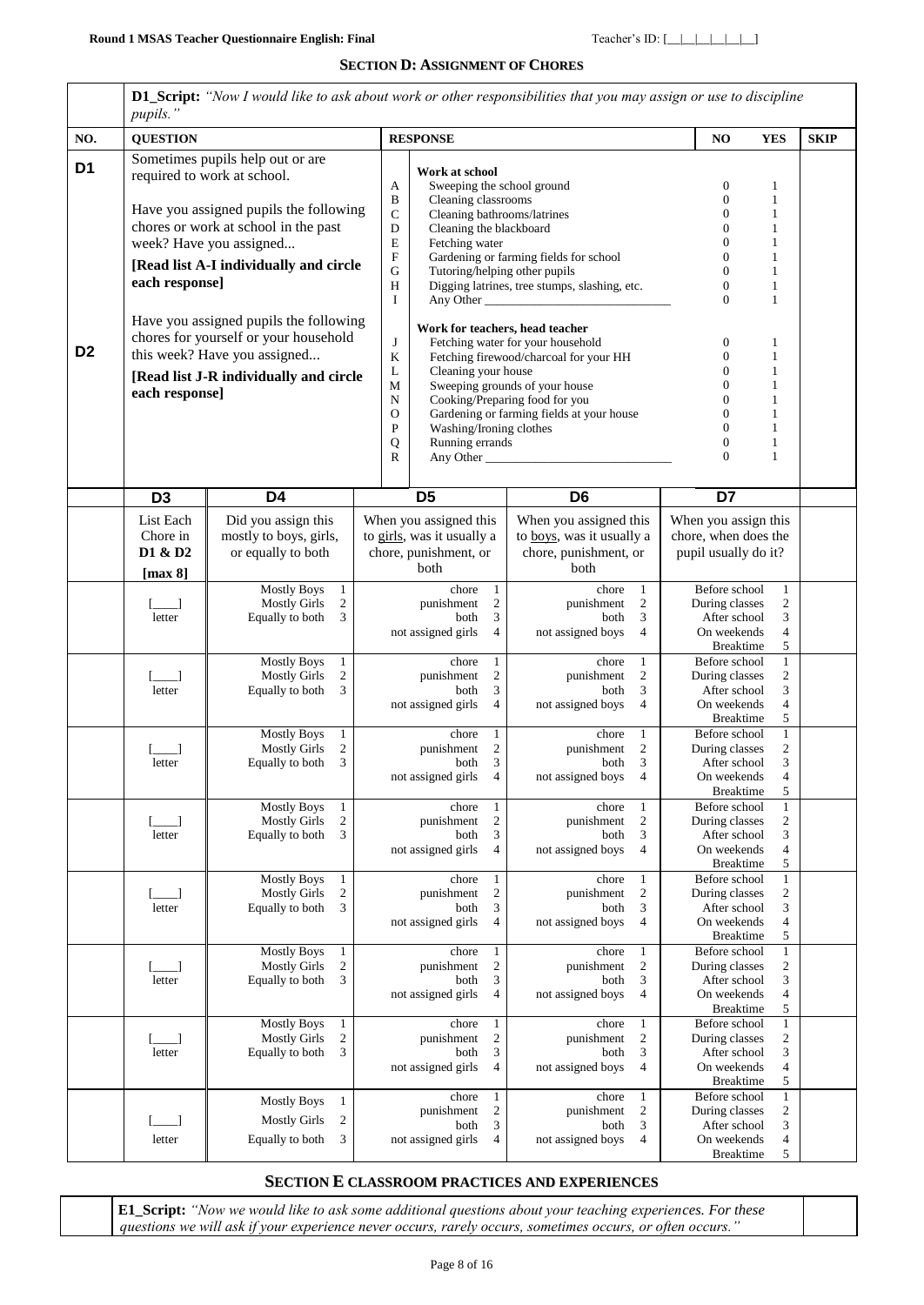**Round 1 MSAS Teacher Questionnaire English: Final** Teacher's ID:  $\begin{array}{c} \begin{array}{c} \begin{array}{c} \end{array} \end{array}$ 

| E <sub>1</sub> | How often do you encourage pupils to express<br>their opinions in class? Does this happen                                                |           | $\Omega$                   |  |
|----------------|------------------------------------------------------------------------------------------------------------------------------------------|-----------|----------------------------|--|
| E <sub>2</sub> | How often do you encourage your pupils to have<br>discussions in class?                                                                  |           | $\Omega$                   |  |
| E <sub>3</sub> | How often do you encourage pupils to work<br>together on class assignments?                                                              |           | $\Omega$<br>$\mathfrak{D}$ |  |
| <b>E4</b>      | How often do you work individually with pupils to<br>help them with their lessons or assignments?                                        | SOME DAYS | $\Omega$                   |  |
| E <sub>5</sub> | How often do you assign homework to your<br>pupils?                                                                                      |           | $\Omega$<br>$\mathfrak{D}$ |  |
| E <sub>6</sub> | How often do you praise your pupils when they do<br>well in class?                                                                       |           | $\Omega$<br>$\mathcal{D}$  |  |
| E7             | How often do you scold pupils when they do not<br>understand their lessons?                                                              |           | $\Omega$<br>$\mathfrak{D}$ |  |
| E <sub>8</sub> | If some of the class do not understand something,<br>how often does the teacher call on other pupils to<br>help explain it to the class? |           | $\Omega$<br>$\mathfrak{2}$ |  |

### **FOR NON-HEAD TEACHERS ONLY**

TIME END **[\_\_|\_\_][\_\_|\_\_] (24 HOUR TIME)**

# **NON-HEADTEACHERS PROCEED TO ACASI HEADTEACHERS PROCEED TO SECTION EE**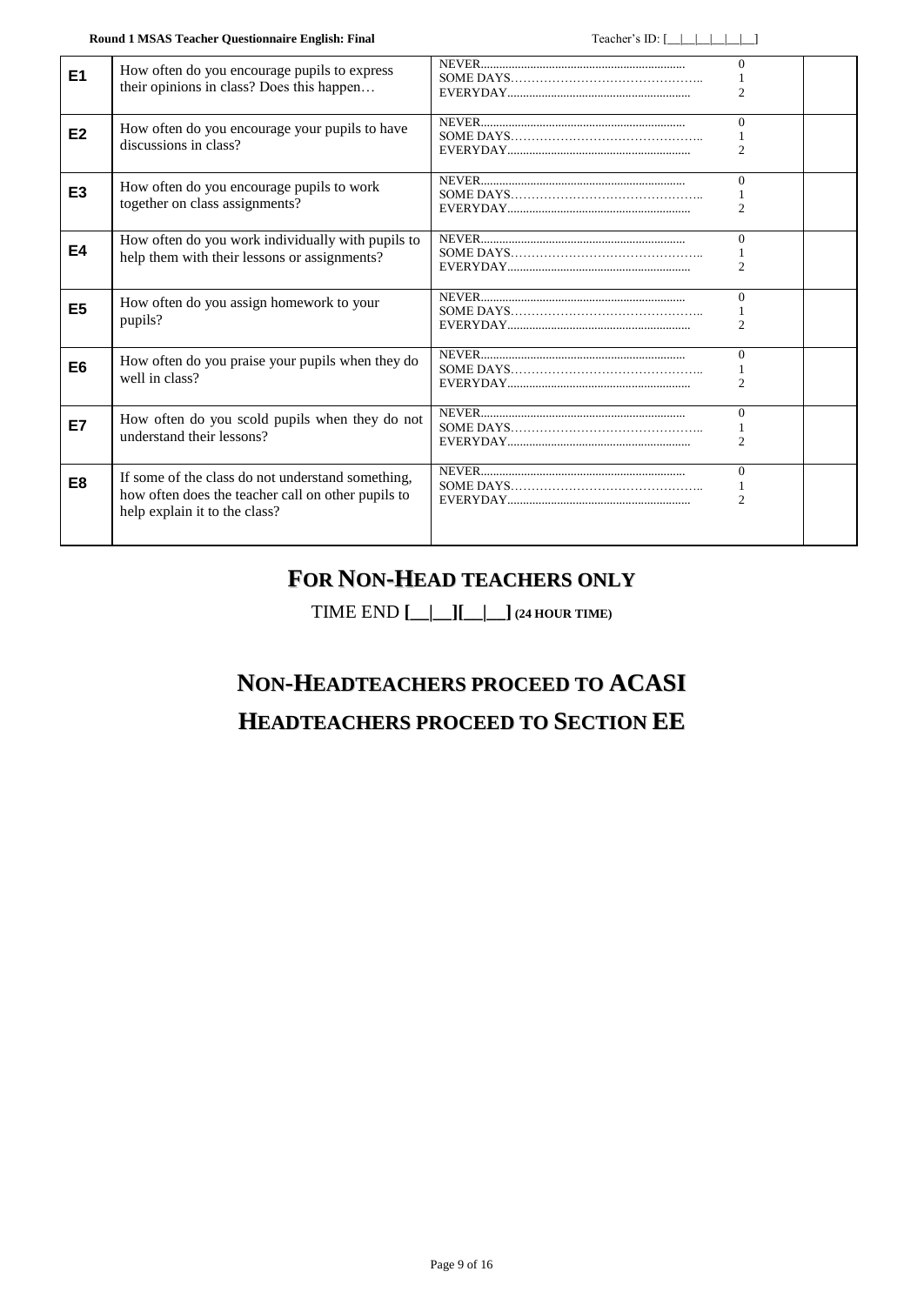### **HEADTEACHERS COMPLETE SECTION EE**

**SECTION EE HEAD TEACHER ONLY QUESTIONS**

|                 | <b>EE1_Instruction:</b> Ask only of head teacher. If not head teacher, go directly to ACASI interview.                                                                                                      |                                                                                                                                                                                                                                                                                                                                                      |                                                |  |
|-----------------|-------------------------------------------------------------------------------------------------------------------------------------------------------------------------------------------------------------|------------------------------------------------------------------------------------------------------------------------------------------------------------------------------------------------------------------------------------------------------------------------------------------------------------------------------------------------------|------------------------------------------------|--|
|                 | <b>EE1_Script:.</b> "Now we would like to ask you some questions about the school and your responsibilities as<br>head teacher."                                                                            |                                                                                                                                                                                                                                                                                                                                                      |                                                |  |
| EE1             | In total, how many teachers are currently working at this<br>school?                                                                                                                                        | NUMBER [   ]                                                                                                                                                                                                                                                                                                                                         |                                                |  |
|                 | How many are male, how many are female?                                                                                                                                                                     | MALE<br>1. 1. 1.<br><b>FEMALE</b>                                                                                                                                                                                                                                                                                                                    |                                                |  |
|                 | How many are permanent and how many volunteer?                                                                                                                                                              | PERMANENT [___  ____]                                                                                                                                                                                                                                                                                                                                |                                                |  |
| EE <sub>2</sub> | What is the start and end of the school day?                                                                                                                                                                | VOLUNTEER [<br><b>CHECK TOTAL</b><br>$START$ $\Box$<br>$\Box$ STANDARD 4<br>END [                                                                                                                                                                                                                                                                    |                                                |  |
| EE3             | Are there single, double or overlapping shifts at this<br>school?                                                                                                                                           | <b>STANDARD 5-8</b><br>END [                                                                                                                                                                                                                                                                                                                         | -1<br>$\mathfrak{D}$                           |  |
| EE4             | What is the distance to the nearest primary school?                                                                                                                                                         | <b>BELOW</b><br>5 KM OR MORE                                                                                                                                                                                                                                                                                                                         | 1<br>$\overline{c}$<br>3<br>88                 |  |
| EE <sub>5</sub> | What is the distance to the nearest secondary school,<br>government or private?                                                                                                                             | <b>BELOW</b>                                                                                                                                                                                                                                                                                                                                         | $\mathbf{1}$<br>$\overline{c}$<br>3<br>6<br>88 |  |
| EE6             | What is the distance to the farthest village that sends<br>students to this school?                                                                                                                         | <b>BELOW</b>                                                                                                                                                                                                                                                                                                                                         | $\mathbf{1}$<br>$\overline{c}$<br>6<br>88      |  |
| EE7             | Is there a<br>Library/Secure book storage room<br>Sports/Equipment storage<br>Separate head teachers office<br>Staff/Teachers room                                                                          | $NO = 0$ $YES = 1$<br>$NO = 0$<br>$YES = 1$<br>$YES = 1$<br>$NO = 0$<br>$NO = 0$<br>$YES = 1$<br>$NO = 0$<br>$YES = 1$<br>$NO = 0$<br>$YES = 1$                                                                                                                                                                                                      |                                                |  |
| EE8             | How many inspections/monitoring visits were<br>conducted by PEA in Term 1?                                                                                                                                  | $\begin{bmatrix} 1 & 1 \\ 1 & 1 \end{bmatrix}$<br>$DON'T$ KNOW = 88                                                                                                                                                                                                                                                                                  |                                                |  |
| EE9             | Is the roadway to the school accessible during the rainy<br>season?                                                                                                                                         |                                                                                                                                                                                                                                                                                                                                                      | $\Omega$<br>1<br>88                            |  |
| <b>EE10</b>     | Can you tell me whether each of the following is active<br>on inactive in the affairs of this school, and the number<br>of members for each?<br>School management committee<br>Community volunteer(s)/group | <b>MEMBERS</b><br>$INACTIVE = 0$ $ACTIVE = 1$<br>$\begin{bmatrix} 1 & 1 \\ 1 & 1 \end{bmatrix}$<br>$INACTIVE = 0$ $ACTIVE = 1$<br>$\begin{array}{ccc} \begin{array}{ccc} \end{array} & \begin{array}{ccc} \end{array} & \begin{array}{ccc} \end{array}$<br>$INACTIVE = 0$ $ACTIVE = 1$<br>$\begin{bmatrix} 1 & 1 \end{bmatrix}$<br>$DON'T$ KNOW = 88 |                                                |  |
| <b>EE11</b>     | In the current school year, how many NGOs and how<br>many donors are active in the affairs of this school?                                                                                                  | ] NUMBER OF NGOS<br><b>INUMBER OF DONORS</b><br>$DON'T$ KNOW = 88                                                                                                                                                                                                                                                                                    |                                                |  |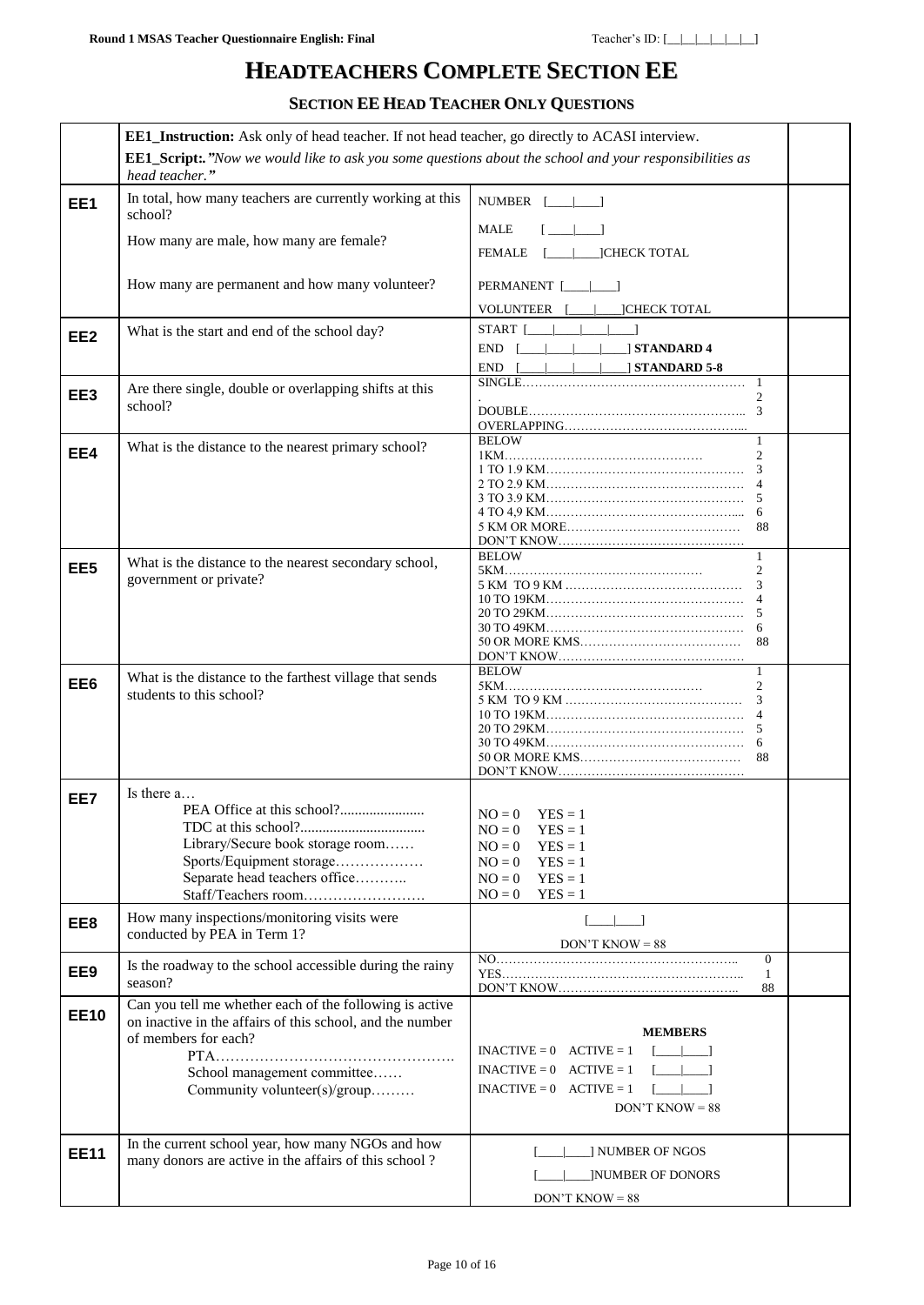| <b>EE12</b> | What is the main water source for this school?                                                            | <b>RAIN WATER</b>                                    | 3<br>4<br>5                          | $\rightarrow$ EE15<br>$\rightarrow$ EE15<br>$\rightarrow$ EE15 |
|-------------|-----------------------------------------------------------------------------------------------------------|------------------------------------------------------|--------------------------------------|----------------------------------------------------------------|
| <b>EE13</b> | Is this main source of water currently working?                                                           | $DON'T$ KNOW                                         | $\Omega$<br>1<br>88                  |                                                                |
| <b>EE14</b> | Was this main source of water working at the beginning<br>of Term 1?                                      |                                                      | $\Omega$<br>1<br>88                  |                                                                |
| <b>EE15</b> | What is the distance to the main water source?                                                            | METERS<br>] KILOMETERS                               | $\mathbf{1}$                         |                                                                |
| <b>EE16</b> | What is the main source of electricity for this school?                                                   |                                                      | $\Omega$<br>1<br>2<br>3              | $\rightarrow$ EE18                                             |
| <b>EE17</b> | Is the electricity currently working?                                                                     |                                                      | $\Omega$<br>-1<br>88                 |                                                                |
| <b>EE18</b> | Is there treatment for symptoms of malaria, like fever,<br>headache, and chills available at this school? |                                                      | $\Omega$<br>1<br>88                  |                                                                |
| <b>EE19</b> | Is there a mass deworming program for intestinal worms<br>at this school?                                 |                                                      | $\mathbf{0}$<br>$\mathbf{1}$<br>88   | $\rightarrow$ EE21                                             |
| <b>EE20</b> | When was the last round of deworming for intestinal<br>worms?                                             | ] MONTH<br>Sample 1 YEAR<br>$DON'T$ KNOW = 88        |                                      |                                                                |
| <b>EE21</b> | Is there a mass treatment program for bilharzia at this<br>school?                                        | DON'T KNOW                                           | $\overline{0}$<br>1<br>88            | $\rightarrow$ EE23                                             |
| <b>EE22</b> | When was the last round of treatment for bilharzia?                                                       | MONTH<br>Sold YEAR<br>$DON'T$ KNOW = 88              |                                      |                                                                |
| <b>EE23</b> | Is there an iron supplementation program at this school?                                                  | $\cdots$                                             | $\overline{0}$<br>$\mathbf{1}$<br>88 | $\rightarrow$ EE25                                             |
| <b>EE24</b> | When was the last time children were given tablets?                                                       | $\lfloor$ MONTH<br>$\perp$ YEAR<br>$DON'T$ KNOW = 88 |                                      |                                                                |
| <b>EE25</b> | Is there a school feeding program at this school?                                                         | $\cdots$                                             | $\overline{0}$<br>1<br>88            | $\rightarrow$ EE27                                             |
| <b>EE26</b> | What time of day were children fed on the previous<br>school day?                                         | CHILDREN NOT FED ON PREV. DAY 0<br>$\vert$ TIME      |                                      |                                                                |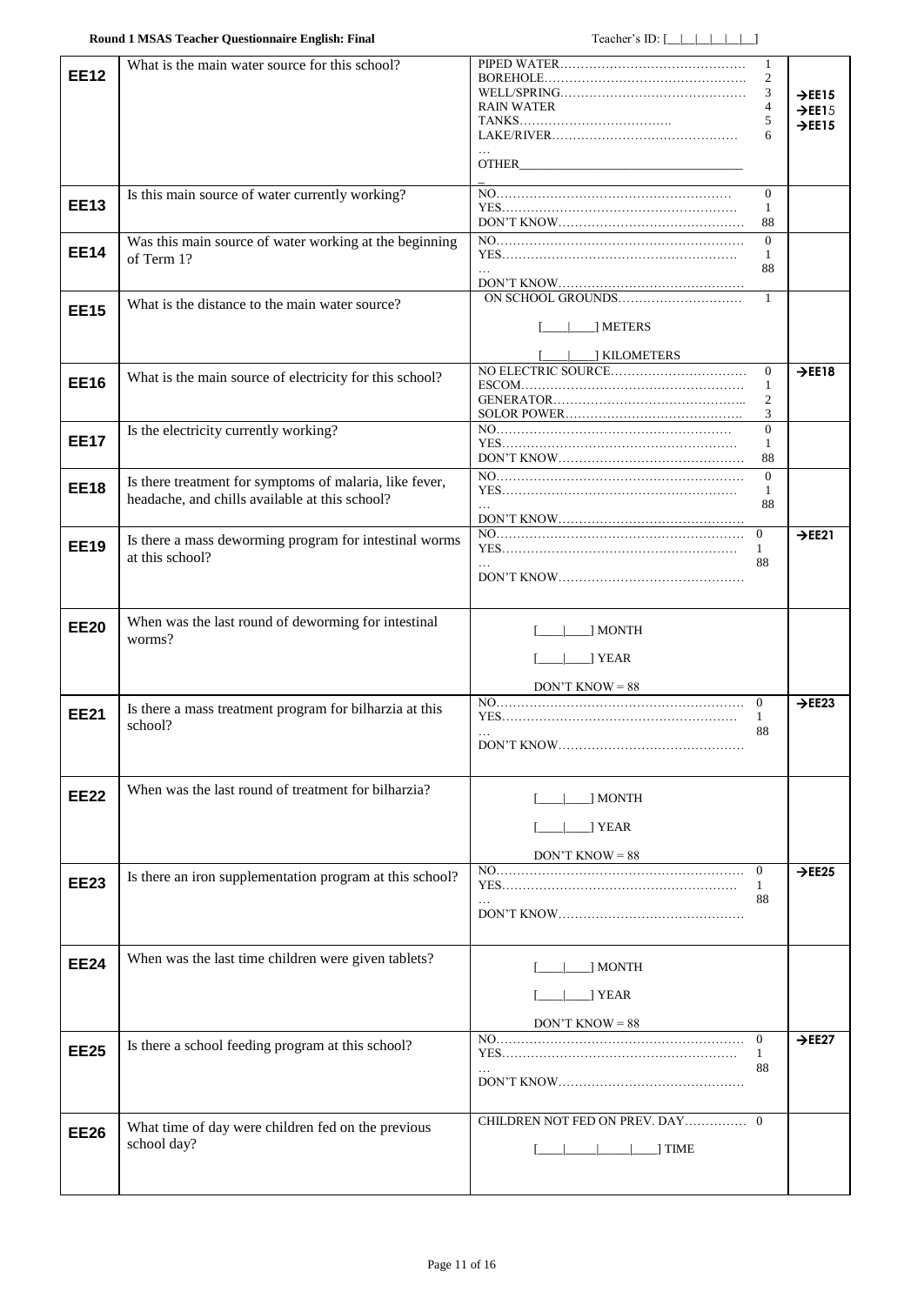| <b>EE27</b> | In the previous school week, how many days were<br>teachers absent from [standard] for the entire day?                                                             | STANDARD 4<br>STANDARD 5<br>STANDARD 6 [<br>STANDARD 7 [<br>STANDARD 8 [ |                                                                                                                                                                       |                                                                                               |                                                                                                |                                                                                              |  |
|-------------|--------------------------------------------------------------------------------------------------------------------------------------------------------------------|--------------------------------------------------------------------------|-----------------------------------------------------------------------------------------------------------------------------------------------------------------------|-----------------------------------------------------------------------------------------------|------------------------------------------------------------------------------------------------|----------------------------------------------------------------------------------------------|--|
| <b>EE28</b> | Since the beginning of this school year, how many staff<br>have left the school?                                                                                   | <b>NO STAFF HAVE</b><br>LEFT                                             |                                                                                                                                                                       |                                                                                               | $\mathbf{0}$                                                                                   | $\rightarrow$ EE32                                                                           |  |
| <b>EE29</b> | What are the reasons for leaving<br>this school?<br>[for each teacher in EE28]                                                                                     | OTHER                                                                    | ] NUMBER<br>TRANSFERRED TO ANOTHER TEACHING POST                                                                                                                      | 1 <sup>ST</sup><br>$\mathbf{1}$<br>$\mathfrak{2}$<br>3<br>$\overline{4}$<br>5<br>6<br>7<br>88 | $2^{ND}$<br>$\mathbf{1}$<br>$\overline{c}$<br>3<br>$\overline{4}$<br>5<br>6<br>7<br>88         | $3^{RD}$<br>$\mathbf{1}$<br>$\mathfrak{2}$<br>3<br>$\overline{4}$<br>5<br>6<br>7<br>88       |  |
| <b>EE30</b> | What standards did s/he/they<br>teach before they left?<br>[for each teacher in EE28]                                                                              |                                                                          |                                                                                                                                                                       | $1^{ST}$<br>$\mathbf{1}$<br>$\overline{c}$<br>3<br>$\overline{4}$<br>5<br>6<br>7<br>8         | $2^{\text{ND}}$<br>$\overline{1}$<br>$\mathfrak{2}$<br>3<br>$\overline{4}$<br>5<br>6<br>7<br>8 | 3 <sup>RD</sup><br>$\mathbf{1}$<br>$\overline{2}$<br>3<br>$\overline{4}$<br>5<br>6<br>7<br>8 |  |
| <b>EE31</b> | Was/Where the teacher(s) male<br>or female?<br>[for each teacher in EE28]                                                                                          | $1^{ST}$<br>$\mathbf{1}$<br>2                                            |                                                                                                                                                                       |                                                                                               | $2^{ND}$<br>$\mathbf{1}$<br>$\overline{c}$                                                     | 3 <sup>RD</sup><br>$\mathbf{1}$<br>$\overline{2}$                                            |  |
| <b>EE32</b> | In total, how many classrooms does this school have?                                                                                                               |                                                                          | NUMBER CLASSROOMS [                                                                                                                                                   |                                                                                               |                                                                                                |                                                                                              |  |
| <b>EE33</b> | a. Are there any standards or streams that do not have a<br>classroom for any part of the school day? [circle 0 or<br>1]<br>$NO = 0 \rightarrow EE34$<br>$YES = 1$ |                                                                          | <b>b.</b> Which standards<br>and/or streams?<br>[LIST STREAMS]                                                                                                        | c. Are lessons held<br>sometimes or always<br>outdoors?<br>SOMETIMES $= 1$<br>ALWAYS<br>$= 2$ |                                                                                                |                                                                                              |  |
| <b>EE34</b> | a. Are there any standards that share classrooms at the<br>same time during the day?<br>$NO = 0 \rightarrow End$<br>$YES = 1$                                      |                                                                          | <b>b.</b> Which standards and/or streams?<br>STANDARDS/STREAMS $[\_\_\] \& [\_$<br>STANDARDS/STREAMS<br>STANDARDS/STREAMS<br>STANDARDS/STREAMS<br>STANDARDS/STREAMS [ | $\lceil 8 \rceil$<br>$\&$<br>$\lceil 8 \rceil$<br>$\&$ [                                      | & [<br>$\&$  <br>$\&$  <br>$\&$ [<br>$\&$ [                                                    |                                                                                              |  |

# **HEADTEACHERS ONLY**

**TIME END**  $[\_][\_][\_][\_](24 \text{ HOUR TIME})$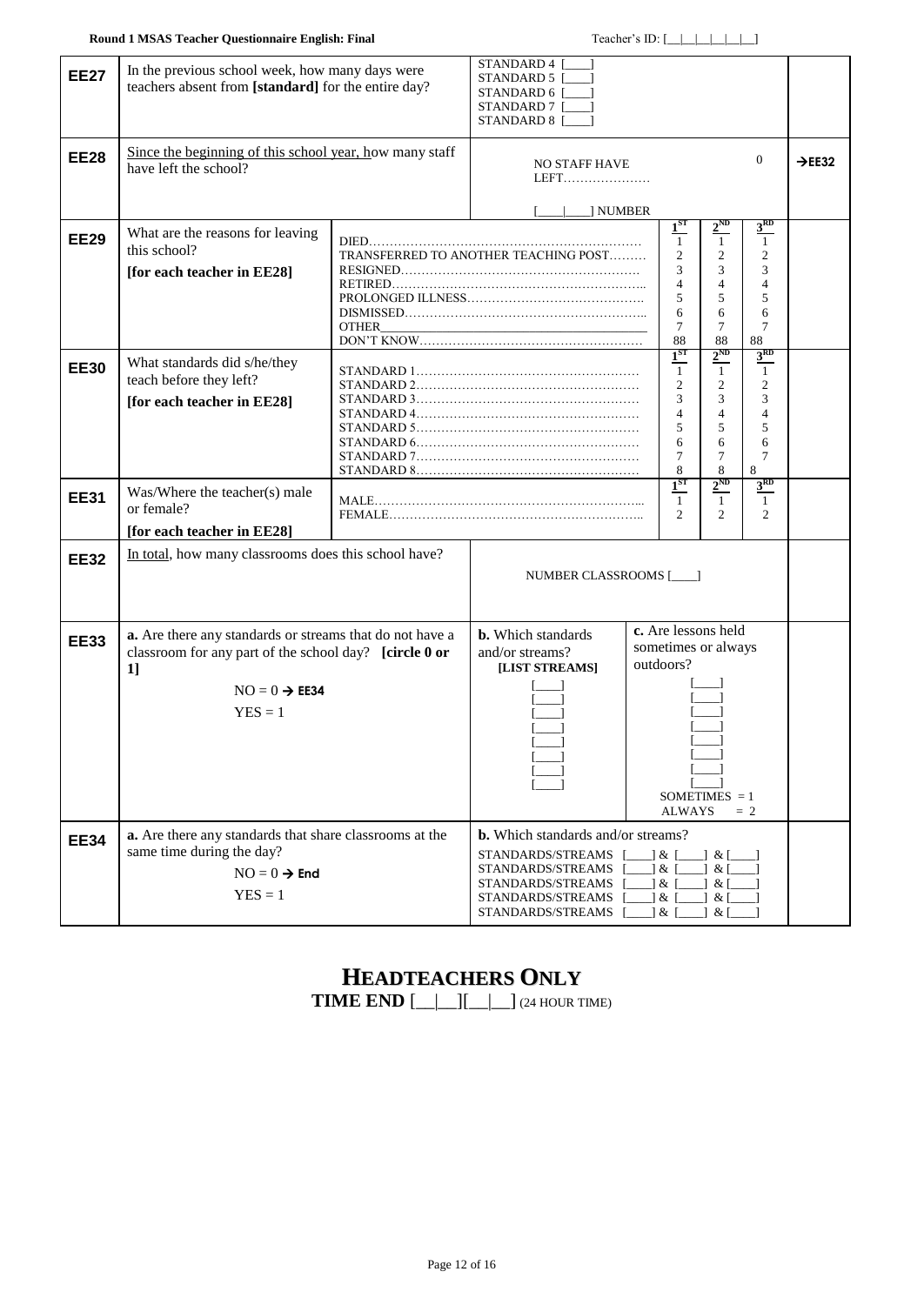### **ACASI Break**

Now we are going to ask you to complete another set of questions using a computer. I do not want you to worry about using the computer, I will show you how to use it and answer all your questions before you start. The reason that we are asking you to use a computer is because some of the following questions may make you feel uncomfortable or embarrassed. We expect that you will feel more comfortable using a computer to answer because no one besides yourself will hear or see the question or the answer that you give: your answers will be completely private and known only to yourself. No one in this school including pupils, your fellow teachers, or your family will know what answers you have given. I will also not know what answers you provide to the questions. I understand that some people feel shy when talking about personal issues. However, we are collecting this information so that better education and health programs can be created to meet the needs of individuals like yourself, your fellow teachers, and your pupils. For this reason, we hope that you will be thoughtful and honest when answering the questions. Do you have any questions so far? (If no or no more questions): Okay? Let's begin.

### **ACASI Training of Respondent**

#### **ACASI Respondent Practice Questions**

### **SECTION F. GENERAL GENDER ATTITUDES**

**F1\_Script:** *"The next few questions ask you to tell us how well boys and girls perform in school. For each subject, tell us whether you think boys are better in the subject than girls, girls are better in the subject than boys, or if you think both boys and girls are equally good in the subject. "* **F1** In learning English, do you think that:<br> **F1** BOYS ARE BETTER THAN GIRLS GIRLS ARE BETTER THAN BOYS BOYS AND GIRLS EQUALLY GOOD 1 2 3 **F2** In learning Mathematics, do you think that:<br> **F2** BOYS ARE BETTER THAN GIRLS GIRLS ARE BETTER THAN BOYS BOYS AND GIRLS EQUALLY GOOD 1  $\mathcal{D}$ 3 **F3** In learning Chichewa, do you think that:<br> **F3** GIRLS ARE BETTER THAN BOYS GIRLS ARE BETTER THAN BOYS BOYS AND GIRLS EQUALLY GOOD 1 2 3 **F4** In Life Skills education, do you think that:<br> **F4** BOYS ARE BETTER THAN GIRLS ARE RETTER THAN BOYS GIRLS ARE BETTER THAN BOYS BOYS AND GIRLS EQUALLY GOOD 1  $\mathcal{D}$ 3 **F5** In your class, do you prefer teaching boys or teaching girls? NO PREFERENCE PREFER GIRLS PREFER BOYS 1 2 3 **SECTION G: GENDER EQUITY EXPERIENCES IN SCHOOL** Whom do you <u>assign more chores</u> in your class: boys? girls? or do you assign boys and girls about the same amount? DO NOT ASSIGN CHORES…………….. BOYS ……………………………………… GIRLS……………………………………… ABOUT THE SAME……………………….  $\Omega$ 1  $\mathfrak{D}$ 3 **G2** Who receives more positive comments from you in class? BOYS..................................................... GIRLS..................................................... ABOUT THE SAME ……………………… 1  $\mathfrak{2}$ 3 **G3** Who receives more negative comments from you in class? BOYS..................................................... GIRLS. ABOUT THE SAME ……………………… 1  $\mathfrak{2}$ 3 **G4** Whom do you assign more chores or work at school? BOYS..................................................... GIRLS..................................................... ABOUT THE SAME ……………………… 1  $\overline{\phantom{a}}$ 3 **G5** Whom do you punish <u>more</u> at school? BOYS...... GIRLS..................................................... ABOUT THE SAME ……………………… 1 2 3 **G6** Whom do you punish more harshly at school? BOYS..................................................... GIRLS...... ABOUT THE SAME ……………………… 1 2 3 **G7** Who is more unruly in your class? BOYS..................................................... GIRLS..................................................... ABOUT THE SAME ……………………… 1 2 3

|                | <b>G8</b> Script: "For the next few questions, we are going to read a statement and ask you to tell us if you strongly<br>disagree, disagree, agree, or strongly agree, or have no opinion. |                                  |    |  |
|----------------|---------------------------------------------------------------------------------------------------------------------------------------------------------------------------------------------|----------------------------------|----|--|
| G <sub>8</sub> | It is as important for girls to complete secondary school as it is for boys. Do<br>$\forall$ ou $(+)$                                                                                       | A oree.<br>No Opinion/Don't Know | 88 |  |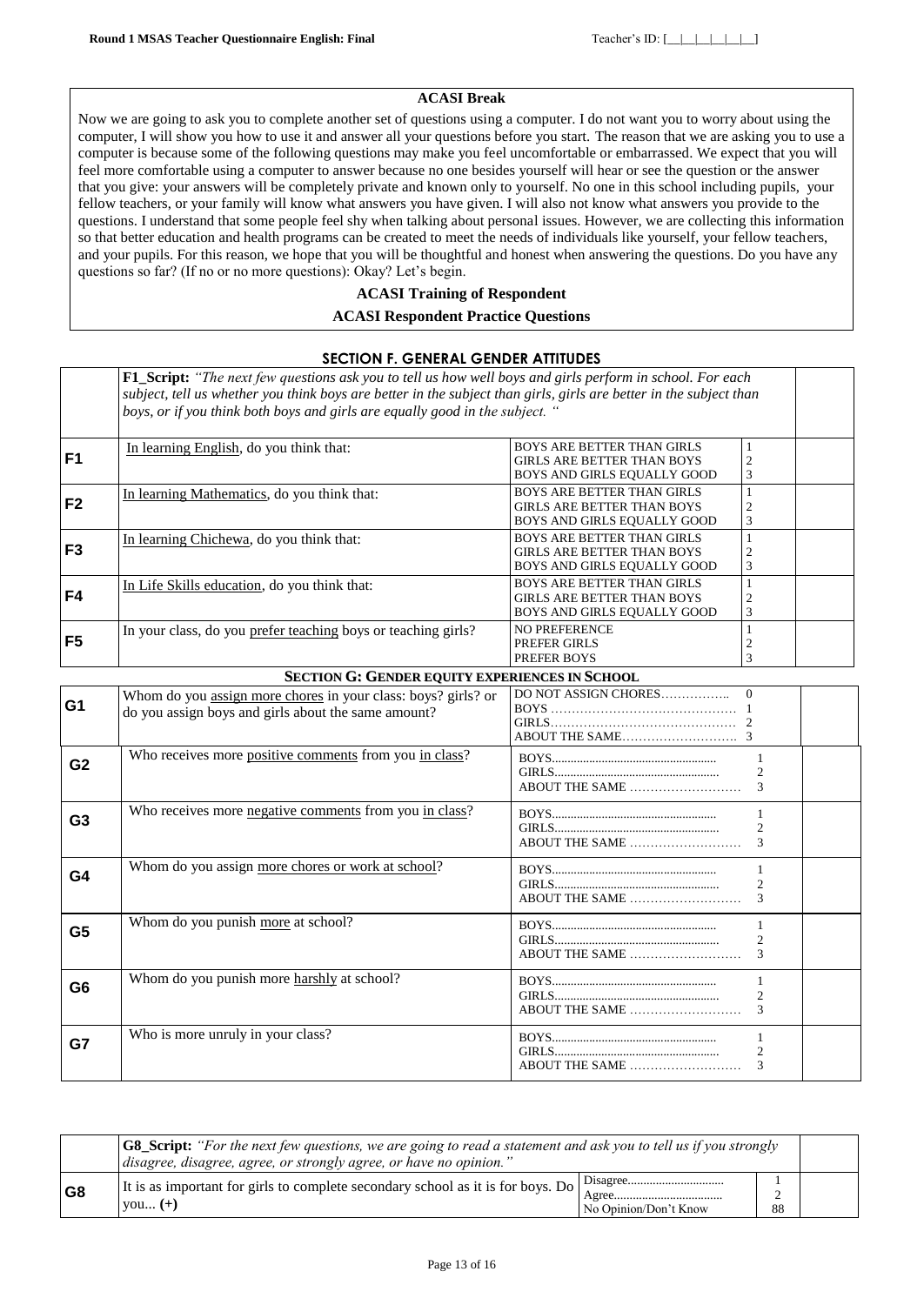**Round 1 MSAS Teacher Questionnaire English: Final** Teacher's ID: [\_\_|\_\_|\_\_|\_\_|\_\_|\_\_|\_\_|

| G <sub>9</sub> | When a family cannot afford all children to school, it is better to send boys<br>than girls. $(-)$                                                                                                |                                                                           |                                                                                                                                                                                                               | No Opinion/Don't Know            |                      | $\overline{2}$<br>88             |  |
|----------------|---------------------------------------------------------------------------------------------------------------------------------------------------------------------------------------------------|---------------------------------------------------------------------------|---------------------------------------------------------------------------------------------------------------------------------------------------------------------------------------------------------------|----------------------------------|----------------------|----------------------------------|--|
| G10            | husband's opinion matters more.                                                                                                                                                                   | When a husband and wife disagree about the number of children to have the |                                                                                                                                                                                                               | No Opinion/Don't Know            |                      | $\overline{2}$<br>88             |  |
| G11            | A girl should get married when she finds an appropriate spouse, even if she<br>is still in school. Do you $(-)$                                                                                   |                                                                           | No Opinion/Don't Know                                                                                                                                                                                         |                                  | $\overline{2}$<br>88 |                                  |  |
| G12            | Girls are as intelligent as boys $(+)$                                                                                                                                                            |                                                                           | $\label{eq:disagre} \textbf{Disagree}.\textit{} \textit{}$<br>No Opinion/Don't Know                                                                                                                           |                                  | $\overline{2}$<br>88 |                                  |  |
| G13            |                                                                                                                                                                                                   |                                                                           |                                                                                                                                                                                                               | NO                               | <b>YES</b>           | D<br>K                           |  |
|                | Sometimes a husband is annoyed or angered<br>by things that his wife does. In your<br>opinion, is a husband justified in hitting or<br>beating his wife ? [Read list and circle<br>each response] | $\mathsf{A}$<br>B<br>C<br>D<br>E<br>F                                     | IF SHE GOES OUT WITHOUT TELLING<br>HIM.<br>IF SHE NEGLECTS THE CHILDREN<br>IF SHE ARGUES WITH HIM<br>IF SHE REFUSES TO HAVE SEX WITH<br>HIM<br>IF SHE BURNS THE FOOD<br>IF SHE HAS AN EXTRA MARITAL<br>AFFAIR | $\Omega$<br>$\theta$<br>$\theta$ |                      | 88<br>88<br>88<br>88<br>88<br>88 |  |

### **SECTION H: DISCIPLINE AND PUNISHMENT**

<span id="page-13-1"></span><span id="page-13-0"></span>

|                 | <b>H1_Script:</b> "Some people think the best way to teach a class effectively is to discipline pupils in various ways.<br>Now we are going to ask you about how you discipline pupils. |                                                |                              |
|-----------------|-----------------------------------------------------------------------------------------------------------------------------------------------------------------------------------------|------------------------------------------------|------------------------------|
| H <sub>1</sub>  | In this school year, to discipline pupils, have you ever sent them<br>out of class?                                                                                                     | $\theta$<br>$\mathbf{1}$                       | $\rightarrow$ H3             |
| H <sub>2</sub>  | In the last week, how many days did you send pupils out of class?                                                                                                                       | $NUMBER[\_]\_$<br>$[\text{max} = 5]$           |                              |
| H <sub>3</sub>  | In this school year, to discipline pupils, have you ever kept them<br>after school?                                                                                                     | $\mathbf{0}$<br>$\mathbf{1}$                   | $\rightarrow$ H <sub>5</sub> |
| H4              | In the last week, how many days did you keep pupils after school?                                                                                                                       | $NUMBER[\_]\_]$<br>$\lceil \max = 5 \rceil$    |                              |
| <b>H5</b>       | In this school year, to discipline pupils, have you ever made them<br>stand in the classroom?                                                                                           | $\theta$<br>$\mathbf{1}$                       | $\rightarrow$ H7             |
| H <sub>6</sub>  | In the last week, how many days did you make pupils stand in the<br>classroom?                                                                                                          | $NUMBER[\_]\_]$<br>$\lceil \max = 5 \rceil$    |                              |
| <b>H7</b>       | In this school year, to discipline pupils, have you ever whipped, hit<br>or beaten them with branches or your hand?                                                                     | $\mathbf{0}$<br>$\mathbf{1}$                   | $\rightarrow$ H9             |
| H <sub>8</sub>  | In the last week, how many days did you whip, hit or beat pupils?                                                                                                                       | $NUMBER[\_]\_]$<br>$\lceil \max = 5 \rceil$    |                              |
|                 | H9_Script: "For the next two questions, we are going to ask if you do certain things during class never, rarely,<br>sometimes, or often."                                               |                                                |                              |
| H <sub>9</sub>  | How often do you tell pupils that they are stupid or not intelligent?                                                                                                                   | $\Omega$<br>$\mathbf{1}$<br>$\overline{2}$     |                              |
| H <sub>10</sub> | How often do you tease or mock pupils based on their appearance<br>or general cleanliness?                                                                                              | $\mathbf{0}$<br>$\mathbf{1}$<br>$\overline{2}$ |                              |

### <span id="page-13-2"></span>**SECTION I: ATTITUDES ABOUT PUPILS' SEXUAL RELATIONS**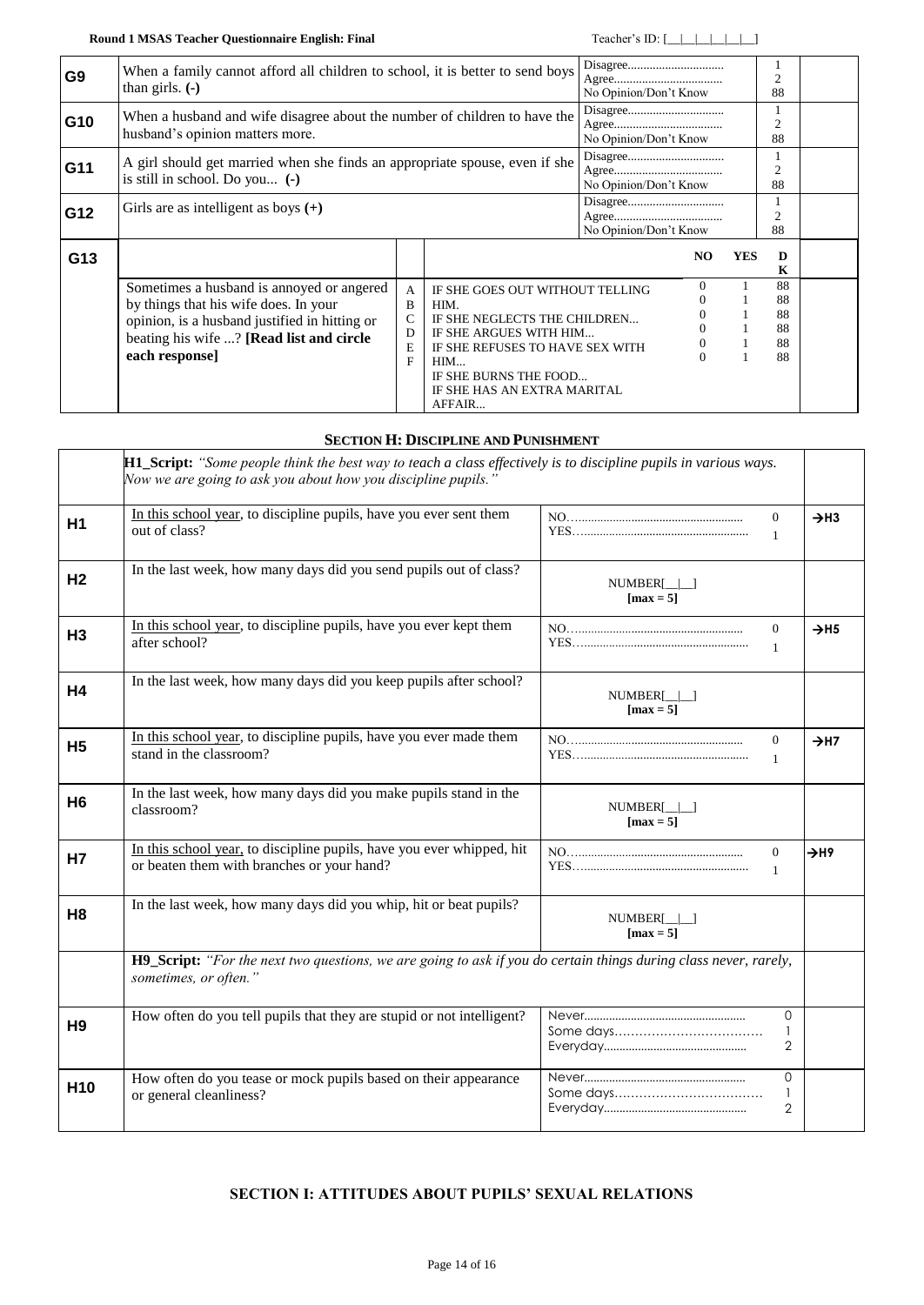<span id="page-14-0"></span>

|                 | I1_Script: "Sometimes pupils have sexual relations with people whom they know at their school. Girls may<br>become pregnant while they are still in school. We are now going to ask you some questions about what you<br>think should happen when these situations arise." |                                                                                     |                                                                 |                                                          |  |
|-----------------|----------------------------------------------------------------------------------------------------------------------------------------------------------------------------------------------------------------------------------------------------------------------------|-------------------------------------------------------------------------------------|-----------------------------------------------------------------|----------------------------------------------------------|--|
| $\mathsf{I}$    | Do you feel that girls who become pregnant should be<br>allowed to stay in school until just before they deliver?                                                                                                                                                          | DEPENDS ON CIRCUMSTANCE                                                             | $\Omega$<br>$\mathbf{1}$<br>2<br>88                             |                                                          |  |
| 12              | Do you feel that girls who have a baby should be allowed to<br>return to the same school?                                                                                                                                                                                  | DEPENDS ON CIRCUMSTANCE                                                             | $\Omega$<br>$\mathbf{1}$<br>2<br>88                             |                                                          |  |
| 13              | Do you think any actions should be taken against a male pupil<br>who makes a girl pregnant?                                                                                                                                                                                | DEPENDS ON CIRCUMSTANCE                                                             | $\Omega$<br>$\mathbf{1}$<br>2<br>88                             | $\rightarrow$ I5<br>$\rightarrow$ I5<br>$\rightarrow$ 15 |  |
| 4               | What action should be taken against a male pupil who<br>makes a girl pregnant?                                                                                                                                                                                             | HEAD TEACHER TALK TO<br>BOY STAY IN SCHOOL BUT SUPPORT<br>CHILD<br><b>SOMETHING</b> | $\mathbf{1}$<br>$\overline{c}$<br>3<br>5                        |                                                          |  |
| 15              | Do you think any actions should be taken against a male<br>teacher who has sex with a pupil?                                                                                                                                                                               | DEPENDS ON CIRCUMSTANCE                                                             | $\Omega$<br>1<br>2<br>88                                        | $\rightarrow$ I7<br>$\rightarrow$ I7<br>$\rightarrow$ I7 |  |
| 16              | What action should be taken against a male teacher who has<br>sex with a pupil?                                                                                                                                                                                            | COUNTELING<br>REQUIRED MARRIAGE TO<br>$PUPIL$                                       | $\mathbf{1}$<br>3<br>$\overline{4}$<br>5<br>6                   |                                                          |  |
| $\overline{17}$ | Do you think any actions should be taken against a female<br>teacher who has sex with a pupil?                                                                                                                                                                             | DEPENDS ON CIRCUMSTANCE                                                             | $\Omega$<br>$\mathbf{1}$<br>$\overline{c}$<br>88                | 71<br>$\rightarrow$ J1<br>$\rightarrow$ J1               |  |
| 18              | What action should be taken against a female teacher who has<br>sex with a pupil?                                                                                                                                                                                          | REQUIRED MARRIAGE TO<br>$PUPIL$<br><b>SOMETHING</b>                                 | $\mathbf{1}$<br>2<br>$\overline{3}$<br>$\overline{4}$<br>5<br>6 |                                                          |  |

### **SECTION J: TEACHING ROUTINE & EXPERIENCES**

<span id="page-14-2"></span><span id="page-14-1"></span>

|    | J1_Script: "The next set of questions are about your experiences as a teacher in this school."                     |  |                          |                  |  |
|----|--------------------------------------------------------------------------------------------------------------------|--|--------------------------|------------------|--|
| J1 | Have you heard of the Teacher's Code of Conduct?                                                                   |  | 0                        | $\rightarrow$ J6 |  |
| J2 | Have you received any training on the Teacher's Code<br>of Conduct                                                 |  | $\Omega$<br>88           |                  |  |
| J3 | Do you believe the Teacher's Code of Conduct is fair to<br>teachers?                                               |  | $\Omega$<br>88           |                  |  |
| J4 | Do you know how to report a violation of the code?                                                                 |  | $\Omega$<br>88           |                  |  |
| J5 | In the last school term, did you report a violation of the<br>code?                                                |  | $\Omega$<br>88           |                  |  |
| J6 | During this school year, how often do you keep an eye<br>on pupils to make sure they are not getting into trouble? |  | 3                        |                  |  |
| J7 | During this school year, how often have you been absent<br>from school?                                            |  | 0<br>$\overline{2}$<br>3 | 711              |  |